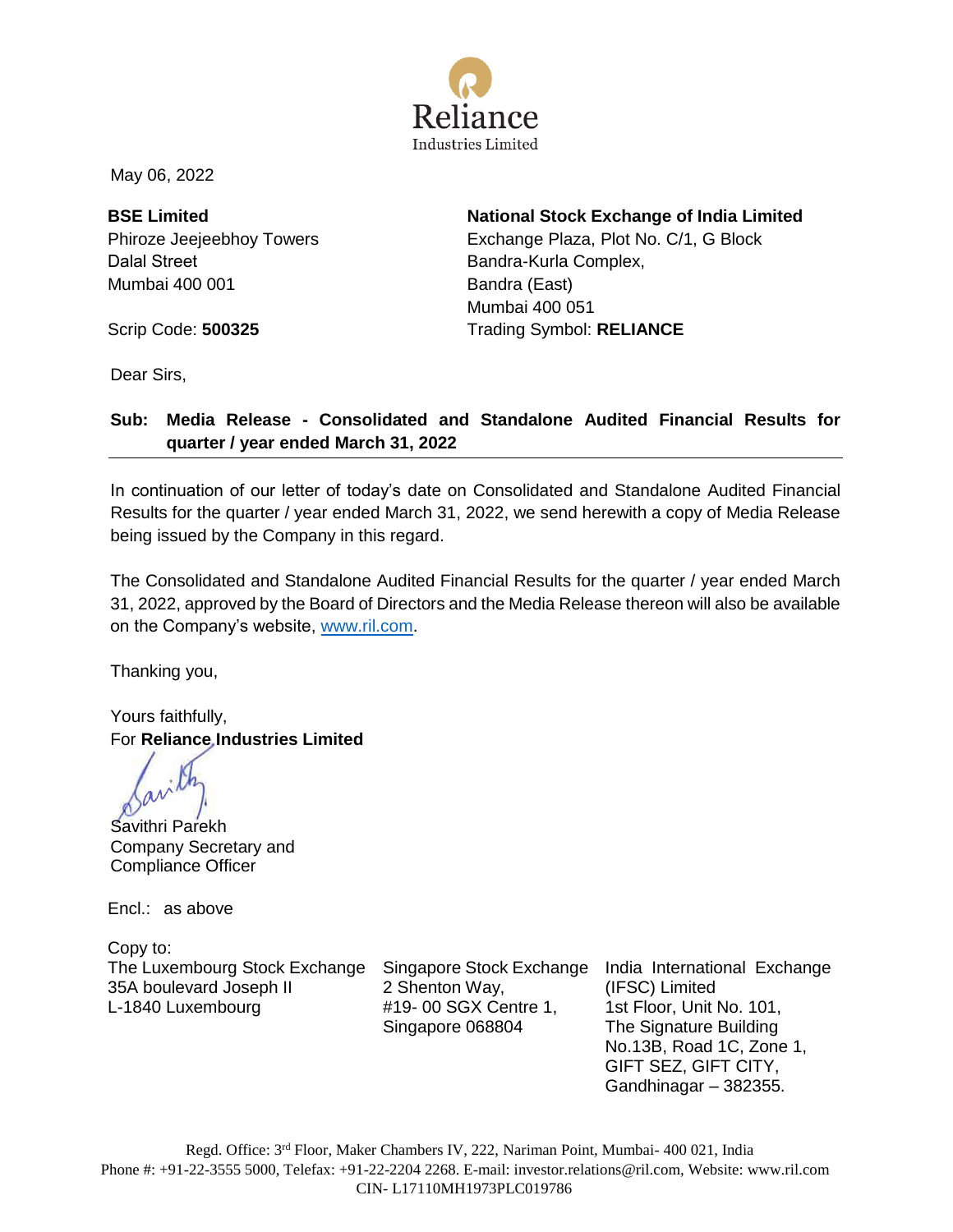

06th May 2022

### **CONSOLIDATED RESULTS FOR QUARTER / YEAR ENDED 31 ST MARCH, 2022**

**STRONG GROWTH ACROSS OPERATING BUSINESSES**

**RECORD ANNUAL CONSOLIDATED REVENUE AT** ₹ **792,756 CRORE (\$104.6 BILLION), UP 47.0%**

**RECORD ANNUAL CONSOLIDATED EBITDA AT** ₹ **125,687 CRORE (\$16.6 BILLION), UP 28.8%**

RECORD ANNUAL CONSOLIDATED PROFIT AFTER TAX AT ₹ 67,845 CRORE (\$9.0 BILLION), UP 26.2%

**ANNUAL REVENUE FOR RETAIL BUSINESS NEARLY** ₹ **200,000 CRORE**

**ALL TIME HIGH ANNUAL EBITDA FOR RETAIL BUSINESS** ₹ **12,423 CRORE (\$1.6 BILLION)**

**ANNUAL REVENUE FOR DIGITAL SERVICES CROSSED** ₹ **100,000 CRORE MARK**

**RECORD ANNUAL EBITDA OF DIGITAL SERVICES BUSINESS AT** ₹ **40,268 CRORE (\$5.3 BILLION)**

**ANNUAL EBITDA OF OIL & GAS BUSINESS AT** ₹ **5,457 CRORE (\$720 MILLION), HIGHEST IN 7 YEARS**

**RIL ANNOUNCES DIVIDEND OF** ₹ **8 /- PER SHARE**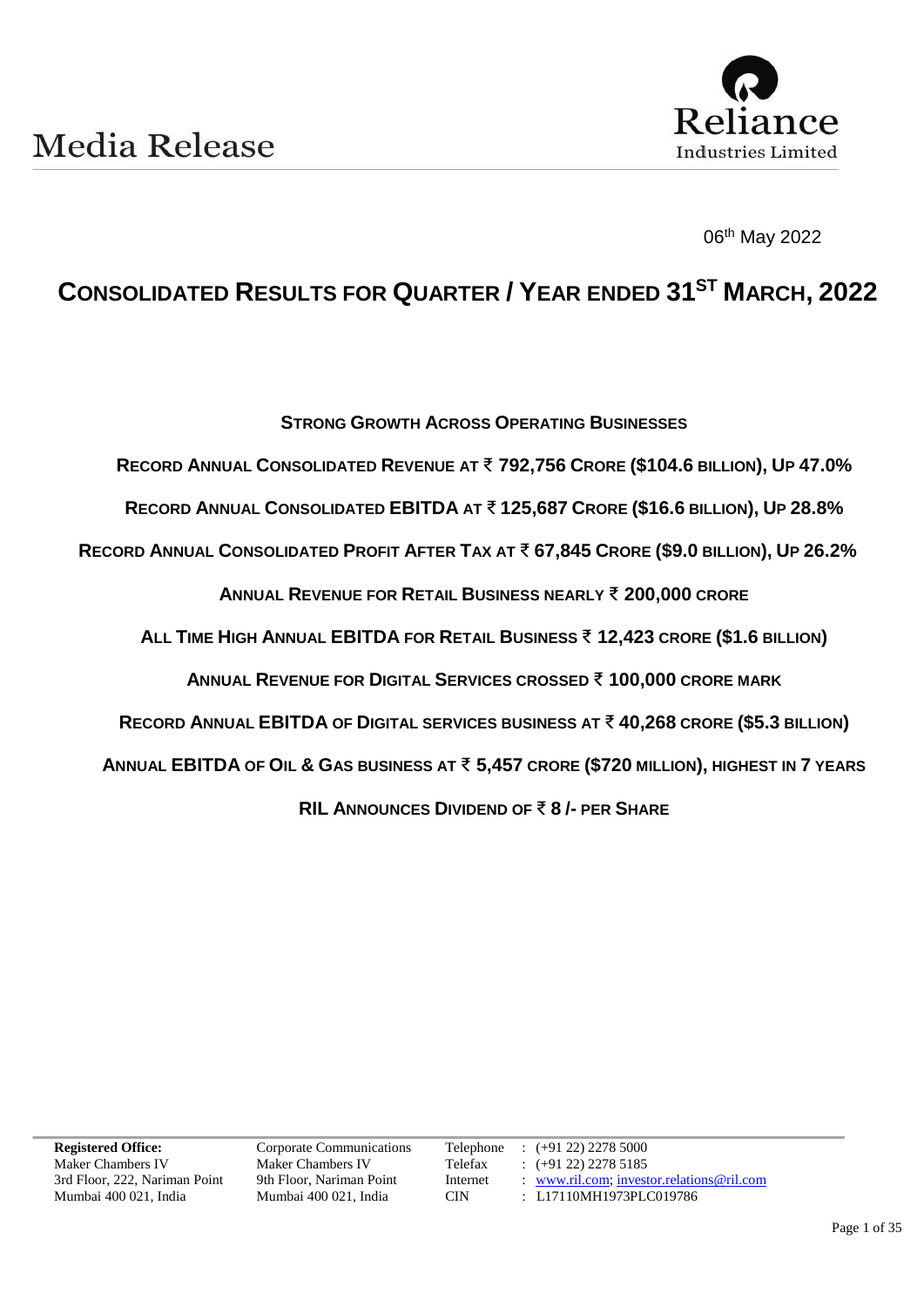

### **STRATEGIC UPDATES (4Q FY22)**

- Abu Dhabi Chemicals Derivatives Company RSC Ltd (TA'ZIZ) and the Company signed the formal shareholder agreement for the TA'ZIZ Ethylene Dichloride (EDC) & Polyvinyl Chloride (PVC) project. The TA'ZIZ EDC & PVC joint venture will construct and operate a Chlor-Alkali, EDC and PVC production facility, with a total investment of over US\$ 2 billion (AED 7.34 billion). These chemicals will be produced in the UAE for the first time, unlocking new revenue streams. The Company will explore collaboration in the exploration, development and production of conventional and unconventional resources in Abu Dhabi as well as in decarbonization of operations, including in carbon dioxide (CO2) sequestration.
- Reliance Strategic Business Ventures Limited (RSBVL), a wholly-owned subsidiary of the Company, and Sanmina Corporation (Sanmina), a leading integrated manufacturing solutions company, announced about having entered into an agreement to create a joint venture through an investment in Sanmina's existing Indian entity (Sanmina SCI India Private Ltd, "SIPL").

RSBVL will hold 50.1% equity stake in the joint venture entity with Sanmina owning the remaining 49.9%. The joint venture will create a world-class electronic manufacturing hub in India, in line with the Hon'ble Prime Minister's "Make in India" vision. It will prioritize high technology infrastructure hardware, for growth markets, and across industries such as communications networking (5G, cloud infrastructure, hyperscale data-centers), medical and healthcare systems, industrial and cleantech, and defense and aerospace.

• Reliance Jio Infocomm Ltd. (RJIL), India's largest 4G and mobile broadband digital service provider, will land the next generation multi-terabit India-Asia-Xpress (IAX) undersea cable system in Hulhumale, Maldives in collaboration with Ocean Connect Maldives (OCM), a legal entity 100% owned by the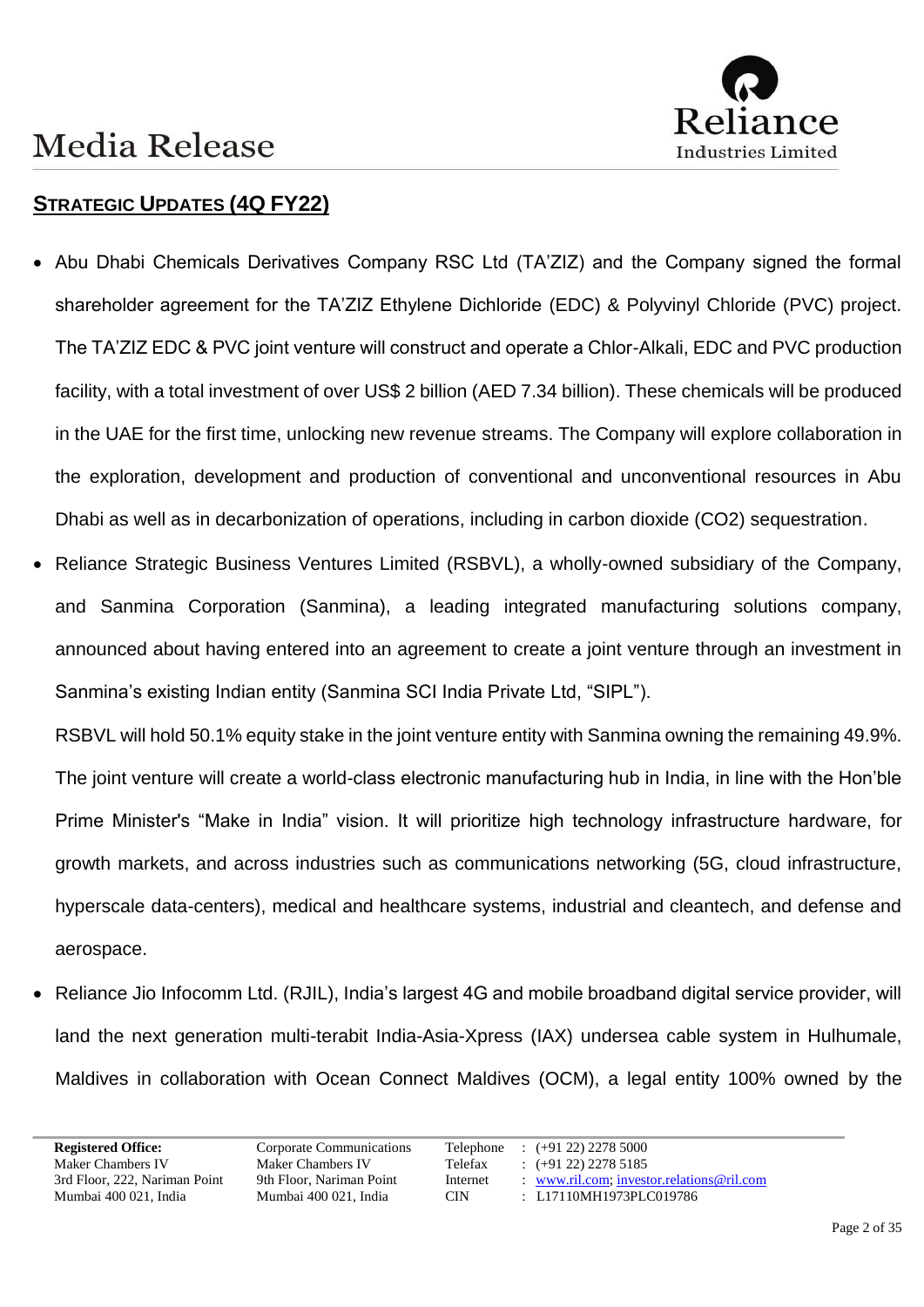

Government of Maldives. The high capacity and high-speed IAX system will connect Hulhumale' directly with World's major internet hubs in India and Singapore.

- Jio Platforms Limited (JPL), a subsidiary of the Company and SES, a leading global satellite-based content connectivity solutions provider, announced the formation of a Joint Venture – Jio Space Technology Limited, to deliver the next generation scalable and affordable broadband services in India leveraging satellite technology. JPL and SES will own 51% and 49% equity stake in the joint venture respectively. The joint venture will use multi-orbit space networks that is a combination of Geostationary (GEO) and Medium Earth Orbit (MEO) satellite constellations capable of delivering multi-gigabit links and capacity to enterprises, mobile backhaul and retail customers across the length and breadth of India and neighbouring regions.
- JPL to invest US\$ 200 million in Glance, a leading AI-driven lock-screen platform. This investment will expedite Glance's vision of bringing Internet to Smartphone Lock screens globally. Concurrent with the proposed investment, Glance has also entered into a business partnership arrangement with Reliance Retail Ventures Limited, providing for Glance's 'lock screen platform' to be integrated into the JioPhone Next smartphones to transform the internet experience for millions of Jio users.
- JPL, a subsidiary of the Company, announced an investment of US\$ 15 million in Two Platforms Inc. ("TWO"), a Silicon Valley based deep tech start up, for a 25% equity stake on a fully diluted basis. TWO is an Artificial Reality company with focus on building interactive and immersion AI experiences. TWO will work collaboratively with Jio to fast-track the adoption of new technologies and build disruptive technologies such as AI, metaverse, and mixed realities.
- Reliance Retail Ventures Limited (RRVL) announced acquisition of 89% equity stake in Purple Panda Fashions Private Limited, which owns and operates the Clovia business, with an investment of ₹ 950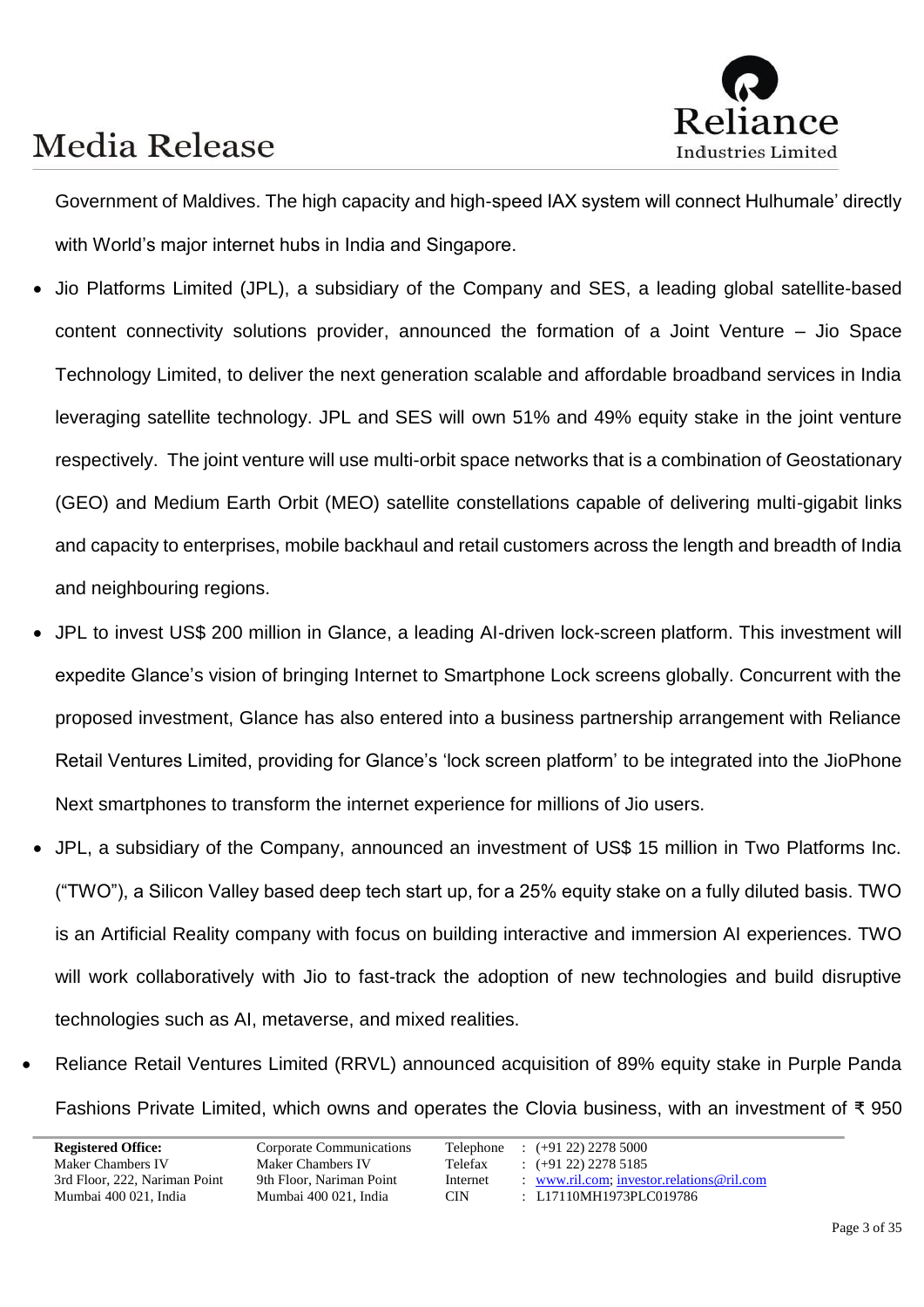

crore through a combination of secondary stake purchase and primary investment. Clovia is India's leading bridge-to-premium D2C brand democratizing aspirational innerwear and loungewear for millennial women. It commands a strong customer following in the intimate wear space and is known for its design led fresh styles.

- Reliance New Energy Limited (RNEL), a wholly owned subsidiary of the Company, and one of the promoters of Sterling and Wilson Renewable Energy Limited (SWREL), acquired by way of off-market purchase, an aggregate of 19,667,750 equity shares of face value of ₹ 1/- each representing 10.37% of the paid-up equity share capital of SWREL at a price of ₹ 375/- per equity share amounting to ₹ 738 crore. Consequent to such acquisition, RNEL holds 40% of the total paid-up equity share capital of SWREL.
- RNEL, a wholly owned subsidiary of the Company, entered into definitive agreements to acquire substantially all of the assets of Lithium Werks BV ("Lithium Werks") for a total transaction value of US\$ 61 Million including funding for future growth. The assets include the entire patent portfolio of Lithium Werks, manufacturing facility in China, key business contracts and hiring of existing employees as a going concern.

Founded in 2017, through acquisition of certain assets of Valence and A123 industrial division, the management of Lithium Werks brings 30+ years of battery expertise and nearly 200 MWh annual production capacity including coating, cell and custom module manufacturing capability.

Lithium Werks is a leading provider of cobalt free and high-performance Lithium Iron Phosphate ("LFP") batteries. With the recent resurgence in demand for LFP batteries, Lithium Werks is uniquely positioned to take advantage of the global opportunities before it through its integrated portfolio of LFP solutions.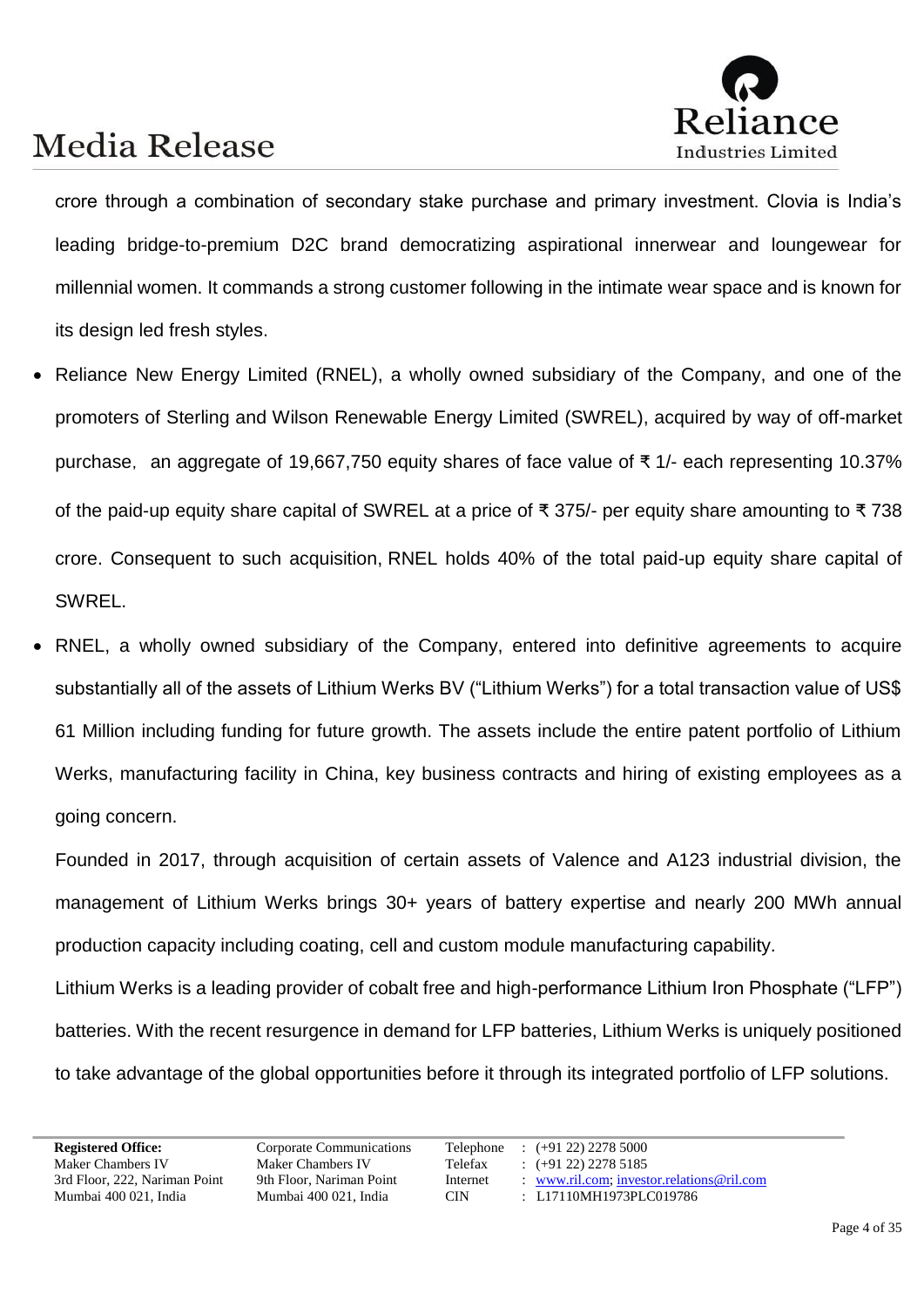

• Viacom18 (a step-down subsidiary) and the Company, announced a strategic partnership with Bodhi Tree Systems, to transform Viacom18 into one of the largest TV and digital streaming companies in India. Bodhi Tree Systems will invest ₹ 13,500 crore and Reliance Projects & Property Management Services Limited (RPPMSL), a wholly-owned subsidiary of the Company, will invest ₹ 1,645 crore in Viacom18. In addition, the popular JioCinema OTT app will be transferred to Viacom18. Paramount Global (formerly known as ViacomCBS), the joint venture partner in Viacom18, will continue as a shareholder of Viacom18 and will continue to supply Viacom18 its premium global content. This partnership will help to jointly build India's leading entertainment platform and pioneer the Indian media landscape's transformation to a "streaming-first" approach.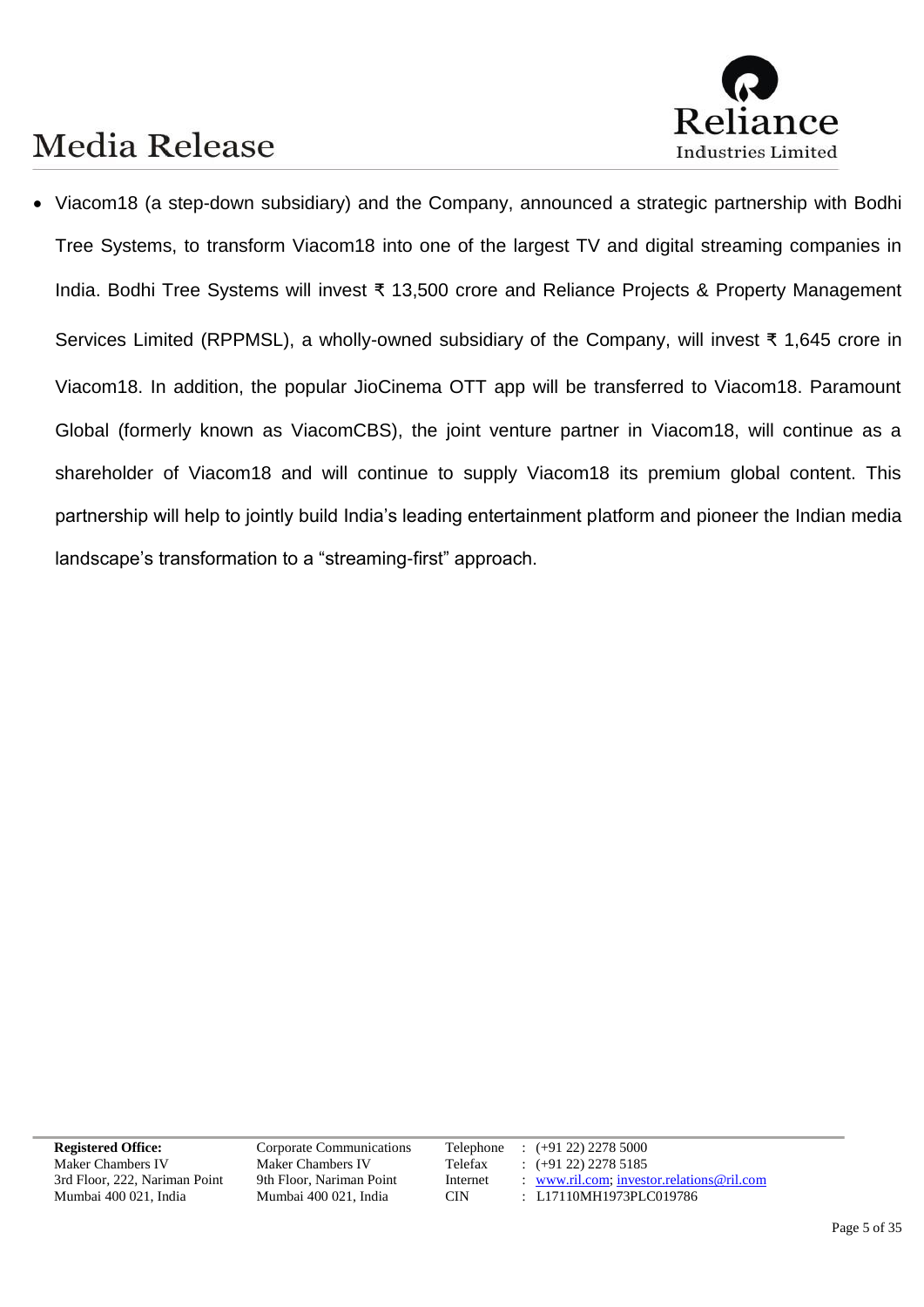

### **RESULTS AT A GLANCE (FY22 COMPARED WITH FY21)**

#### **CONSOLIDATED - RIL**

- **Gross Revenue** for the year was ₹ 792,756 crore (\$ 104.6 billion), higher by 47.0%
- **EBITDA** for the year was ₹ 125,687 crore (\$ 16.6 billion), higher by 28.8%
- **Net Profit** for the year was ₹ 67,845 crore (\$ 9.0 billion), higher by 26.2%
- **Cash Profit** for the year was ₹ 110,778 crore (\$ 14.6 billion), higher by 38.8%.
- **EPS** for the year was ₹ 92.0 per share, increased by 20.5%

#### **STANDALONE - RIL**

- **Gross Revenue** for the year was ₹ 466,425 crore (\$ 61.5 billion), higher by 67.2%
- **EBITDA** for the year was ₹ 66,185 crore (\$8.7 billion), higher by 37.0%
- **Net Profit** for the year was ₹ 39,084 crore (\$ 5.2 billion), higher by 22.4%
- **Cash Profit** for the year was ₹ 56,275 crore (\$7.4 billion), higher by 54.6%
- **Exports** for the year was ₹ 254,970 crore (\$ 33.6 billion), higher by 75.7%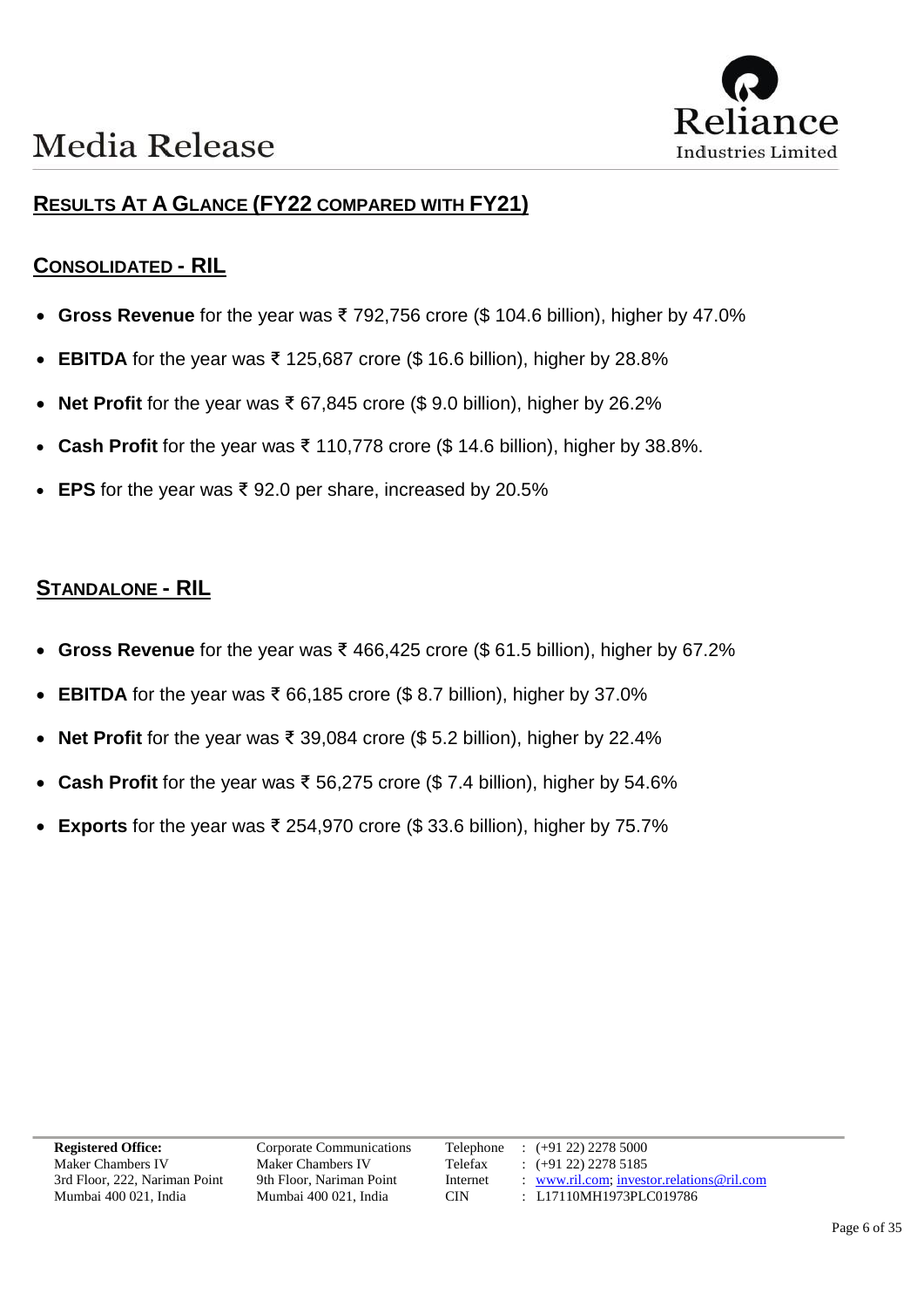



#### **CONSOLIDATED - JIO PLATFORMS LIMITED ("JPL")**

- **Gross Revenue** for the year was ₹ 95,804 crore (\$ 12.6 billion), higher by 17.1% (adjusted for Interconnect Usage Charges (IUC))
- **EBITDA** for the year was ₹ 39,112 crore (\$5.2 billion), increase of 20.9%
- **Net Profit** for the year was ₹ 15,487 crore (\$ 2.0 billion), growth of 23.6%
- **Cash Profit** for the quarter was ₹ 34,639 crore (\$ 4.6 billion), growth of 21.6%
- Total data traffic was 91.4 billion GB for the year; 46.3% growth

#### **CONSOLIDATED - RELIANCE RETAIL**

- **Gross Revenue** for the year was ₹ 199,704 crore (\$ 26.3 billion), higher by 26.7%
- **EBITDA** for the year was ₹ 12,381 crore (\$ 1.6 billion), higher by 26.5%
- **Net Profit** for the year was ₹ 7,055 crore (\$ 931 million), higher by 28.7%
- **Cash Profit** for the year was ₹ 9,848 crore (\$ 1.3 billion), higher by 32.1%
- Total **15,196** physical stores operational; **2,566** stores opened during the year
- Area of operation 41.6 million sq. feet as compared to 33.8 million sq. feet in the previous year.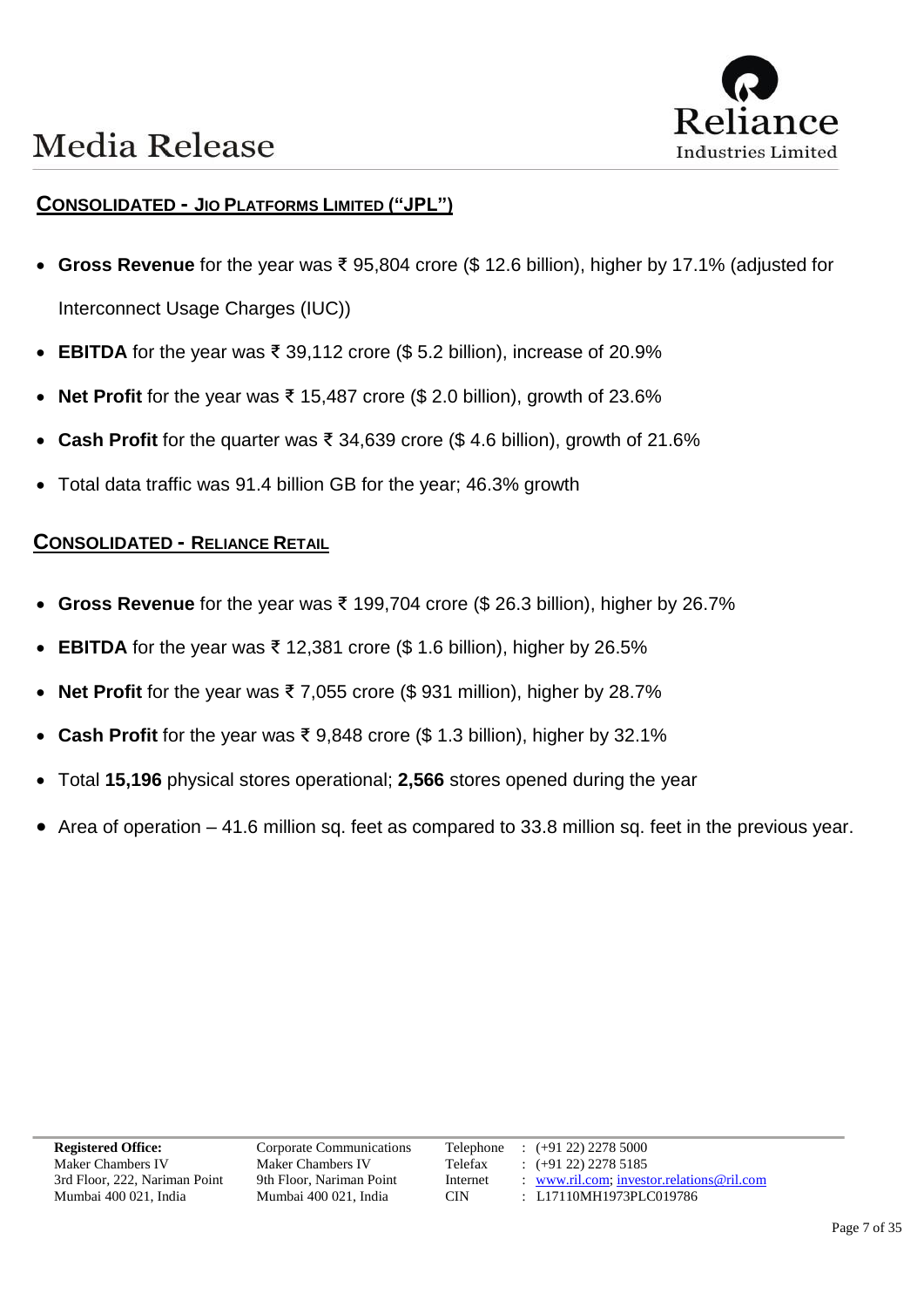### **RESULTS AT A GLANCE (4Q FY22 COMPARED WITH 4Q FY21)**

#### **CONSOLIDATED - RIL**

- **Gross Revenue** for the quarter was ₹ 232,539 crore (\$ 30.7 billion), higher by 35.1%
- **EBITDA** for the quarter was ₹ 33,968 crore (\$ 4.5 billion), higher by 27.7%
- **Net Profit** for the quarter was ₹ 18,021 crore (\$ 2.4 billion), higher by 20.2%
- **Cash Profit** for the quarter was ₹ 34,871 crore (\$ 4.6 billion), higher by 53.3%.
- **EPS** for the quarter was ₹ 24.0 per share, increased by 16.7%

#### **STANDALONE - RIL**

- **Gross Revenue** for the quarter was ₹ 140,061 crore (\$ 18.5 billion), higher by 54.3%
- **EBITDA** for the quarter was ₹ 17,653 crore (\$ 2.3 billion), higher by 35.9%
- **Net Profit** for the quarter was ₹ 11,094 crore (\$ 1.5 billion), higher by 45.6%
- **Cash Profit** for the quarter was ₹ 20,783 crore (\$ 2.7 billion), higher by 103.8%
- **Exports** for the quarter was  $\bar{\tau}$  79,188 crore (\$ 10.4 billion), higher by 70.6%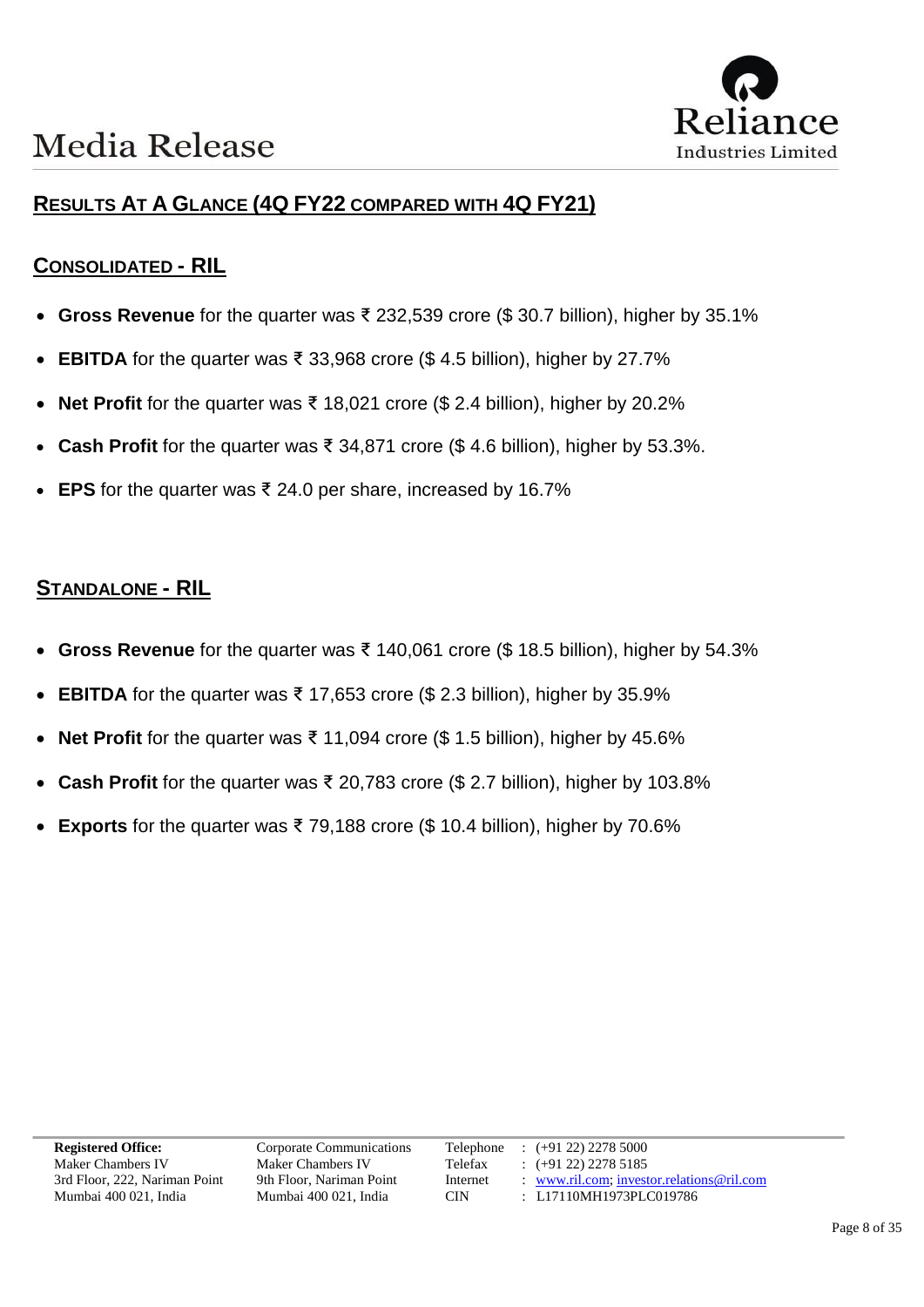



#### **CONSOLIDATED - JIO PLATFORMS LIMITED ("JPL")**

- **Gross Revenue** for the quarter was ₹ 26,139 crore (\$ 3.4 billion), higher by 20.7%
- **EBITDA** for the quarter was  $\bar{\xi}$  10,918 crore (\$ 1.4 billion), increase of 27.4%
- **Net Profit** for the quarter was ₹ 4,313 crore (\$ 569 million), growth of 22.9%
- **Cash Profit** for the quarter was ₹ 9,623 crore (\$ 1.3 billion), growth of 24.0%
- Total customer base as on 31<sup>st</sup> March 2022 of 410.2 million
- ARPU during the quarter of ₹167.6 per subscriber per month
- Total data traffic was 24.6 billion GB during the quarter; 47.5% growth

#### **CONSOLIDATED - RELIANCE RETAIL**

- **Gross Revenue** for the quarter was ₹ 58,017 crore (\$ 7.7 billion), higher by 23.3%
- **EBITDA** for the quarter was ₹ 3,705 crore (\$489 million), higher by 2.4%
- **Net Profit** for the quarter was ₹ 2,139 crore (\$ 282 million), lower by 4.8%
- **Cash Profit** for the quarter was ₹ 2,878 crore (\$ 380 million), higher by 3.8%
- Total **15,196** physical stores operational; **793** stores opened during the quarter
- Area of operation 41.6 million sq. feet as compared to 33.8 million sq. feet in the corresponding quarter of the previous year.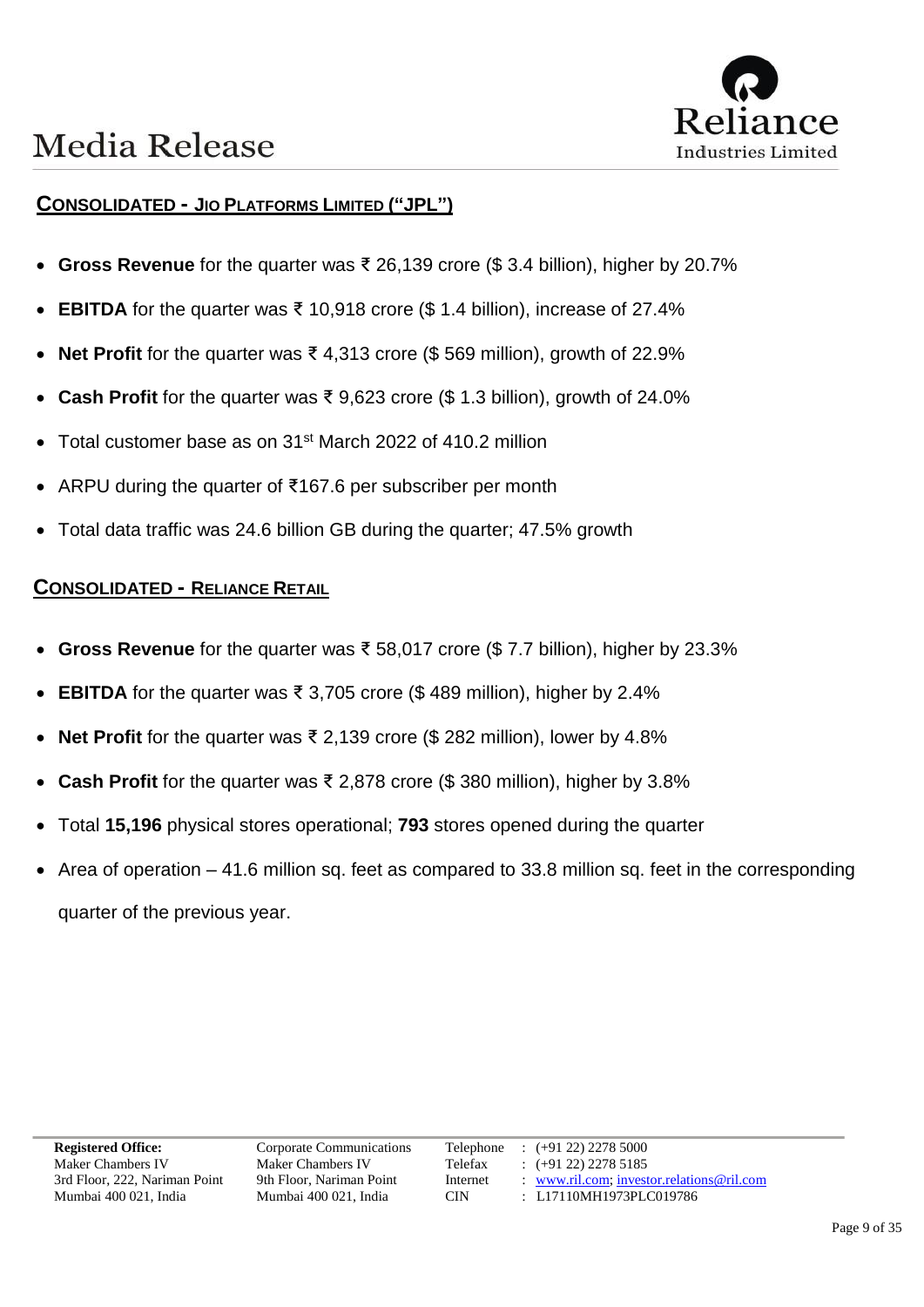

*Commenting on the results, Mukesh D. Ambani, Chairman and Managing Director, Reliance Industries Limited said: "Despite the ongoing challenges of the pandemic and heightened geo-political uncertainties, Reliance has delivered a robust performance in FY2021-22. I am pleased to report strong growth in our Digital Services and Retail segments. Our O2C business has proven its resilience and has demonstrated strong recovery despite volatility in the energy markets.* 

*Our relentless focus on customer satisfaction and service has led to higher engagement and increased footfalls, driving robust revenue and earnings figures across our consumer businesses. The gradual opening up of economies coupled with sustained high utilization rates across sites and the improvement in transportation fuel margins and volumes have bolstered our O2C earnings.*

*During the year, Reliance has also been able to generate significant employment opportunities for the people of our country and continues to remain amongst India's largest private sector employers. Over the past year, we added over 2.1 lakh new employees across our businesses with our consumer and technology business creating a large part of these new jobs.* 

*I am pleased to report that our Retail business has crossed the 15,000 store benchmark. JioFiber is now the largest broadband provider in India within two years of launch. Oil and Gas business is now contributing 20% of domestic gas production.*

*I am particularly happy with the progress our Company is making in the New Energy and New Materials business. We are forging ahead with the development of our New Energy Giga Factories complex across 5,000 acres in Jamnagar. And with the strong global partnerships we have, I am confident that Reliance will create sustainable and affordable new energy solutions for India to help her meet growing energy needs, while ensuring that we achieve our ambitious target of Net Carbon Zero by 2035."*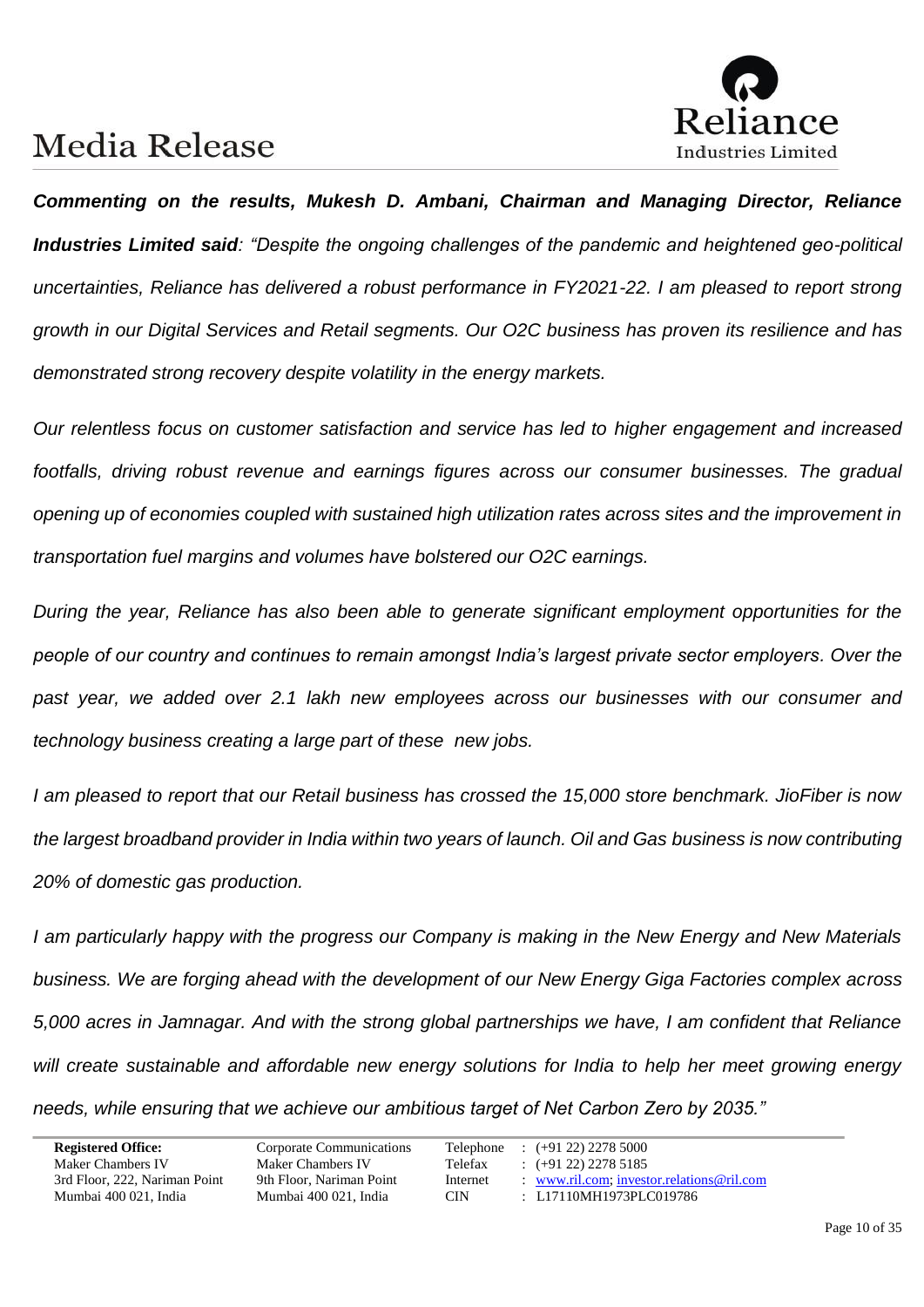

### **OPERATIONAL HIGHLIGHTS**

### **CONSOLIDATED JIO PLATFORMS LIMITED ("JPL")**

|                                | 4Q          | 3Q          | 4Q          | % chg.         |             |             |
|--------------------------------|-------------|-------------|-------------|----------------|-------------|-------------|
| (In $\bar{\tau}$ crore)        | <b>FY22</b> | <b>FY22</b> | <b>FY21</b> | w.r.t.         | <b>FY22</b> | <b>FY21</b> |
|                                |             |             |             | <b>4Q FY21</b> |             |             |
| <b>Gross Revenue</b>           | 26,139      | 24,176      | 21,650      | 20.7%          | 95,804      | 86,493      |
| <b>Revenue from Operations</b> | 22,261      | 20,597      | 18,278      | 21.8%          | 81,587      | 73,503      |
| (net of GST)                   |             |             |             |                |             |             |
| <b>EBITDA</b>                  | 10,918      | 10,008      | 8,573       | 27.4%          | 39,112      | 32,359      |
| EBITDA Margin (*)              | 49.0%       | 48.6%       | 46.9%       |                | 47.9%       | 44.0%       |
| <b>Net Profit</b>              | 4,313       | 3,795       | 3,510       | 22.9%          | 15,487      | 12,534      |

*(\*EBITDA Margin is calculated on revenue from operations)*

#### **Annual Performance for the year FY22**

- Gross Revenue for the year was ₹ 95,804 crore (\$ 12.6 billion), higher by 17.1% Y-o-Y (adjusted for IUC)
- Annual operating revenue (net of GST) was ₹ 81,587 crore (\$ 10.8 billion), growth of 17.3% adjusted for IUC, primarily driven by higher ARPUs for RJIL and ramp-up of wireline services
- EBITDA at ₹ 39,112 crore (\$ 5.2 billion), higher by 20.9% Y-o-Y, driven by revenue growth and steady improvement in margins
- EBITDA Margin at 47.9%, increased 390 bps Y-o-Y led by full impact of change in IUC regime and operating leverage
- Net Profit for the year was ₹ 15,487 crore (\$ 2.0 billion), higher by 23.6% Y-o-Y
- Cash Profit for the year was ₹ 34,639 crore (\$4.6 billion), higher by 21.6% Y-o-Y
- Total customer base as on 31<sup>st</sup> March 2022 of 410.2 million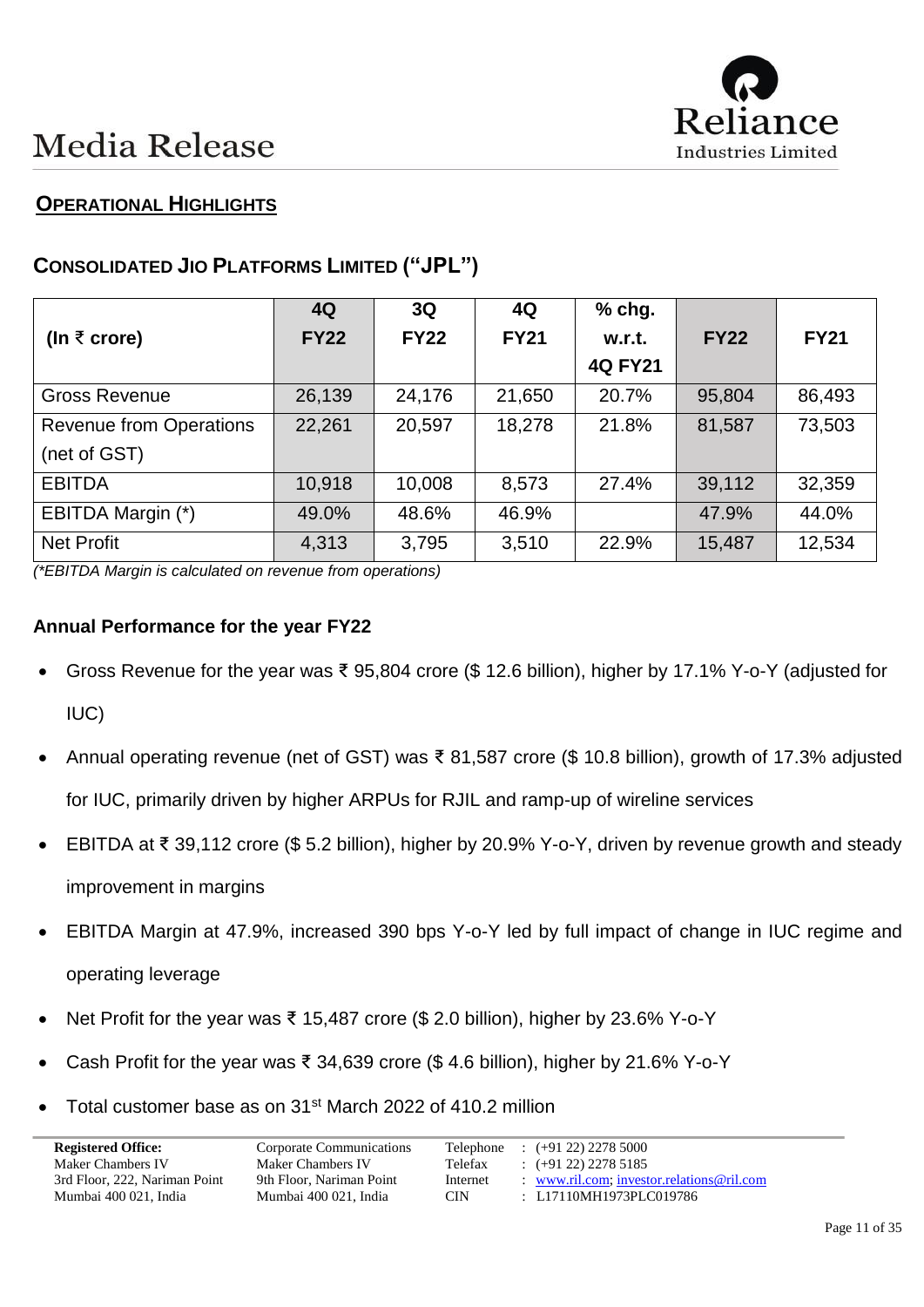

- Total **data traffic** was 91.4 billion GB during the year; 46.3% growth Y-o-Y
- Total **voice traffic** was 4.51 trillion minutes during the year; 17.9% growth Y-o-Y

#### **Quarterly Performance for the quarter 4Q FY22**

- Gross Revenue for the quarter was ₹ 26,139 crore (\$ 3.4 billion), higher by 20.7% Y-o-Y
- Quarterly operating revenue (net of GST) was ₹ 22,261 crore (\$ 2.9 billion), growth of 21.7%, driven by higher ARPUs and ramp-up of wireline services
- EBITDA at ₹ 10,918 crore (\$ 1.4 billion), higher by 27.4% Y-o-Y driven by strong revenue growth and margin improvement
- EBITDA Margin at 49.0%, increased 210 bps Y-o-Y led by ARPU increase in connectivity business
- ARPU during the quarter of ₹ 167.6 per subscriber per month saw a healthy 21.3% growth on Y-o-Y basis and 10.5% growth on Q-o-Q basis
- Net Profit for the quarter was ₹ 4,313 crore (\$569 million), higher by 22.9% Y-o-Y
- Cash Profit for the quarter was ₹ 9,623 crore (\$ 1.3 billion), higher by 24.0% Y-o-Y
- Total customer base as on 31<sup>st</sup> March 2022 of 410.2 million
- Total **data traffic** was 24.6 billion GB during the quarter; 47.5% growth Y-o-Y
- Total **voice traffic** was 1.2 trillion minutes during the quarter; 16.8% growth Y-o-Y

#### **Connectivity Business**

• Gross subscriber addition continued to remain strong with total gross adds of 35.5 million in 4Q FY22 with sustained traction in mobility and FTTH businesses.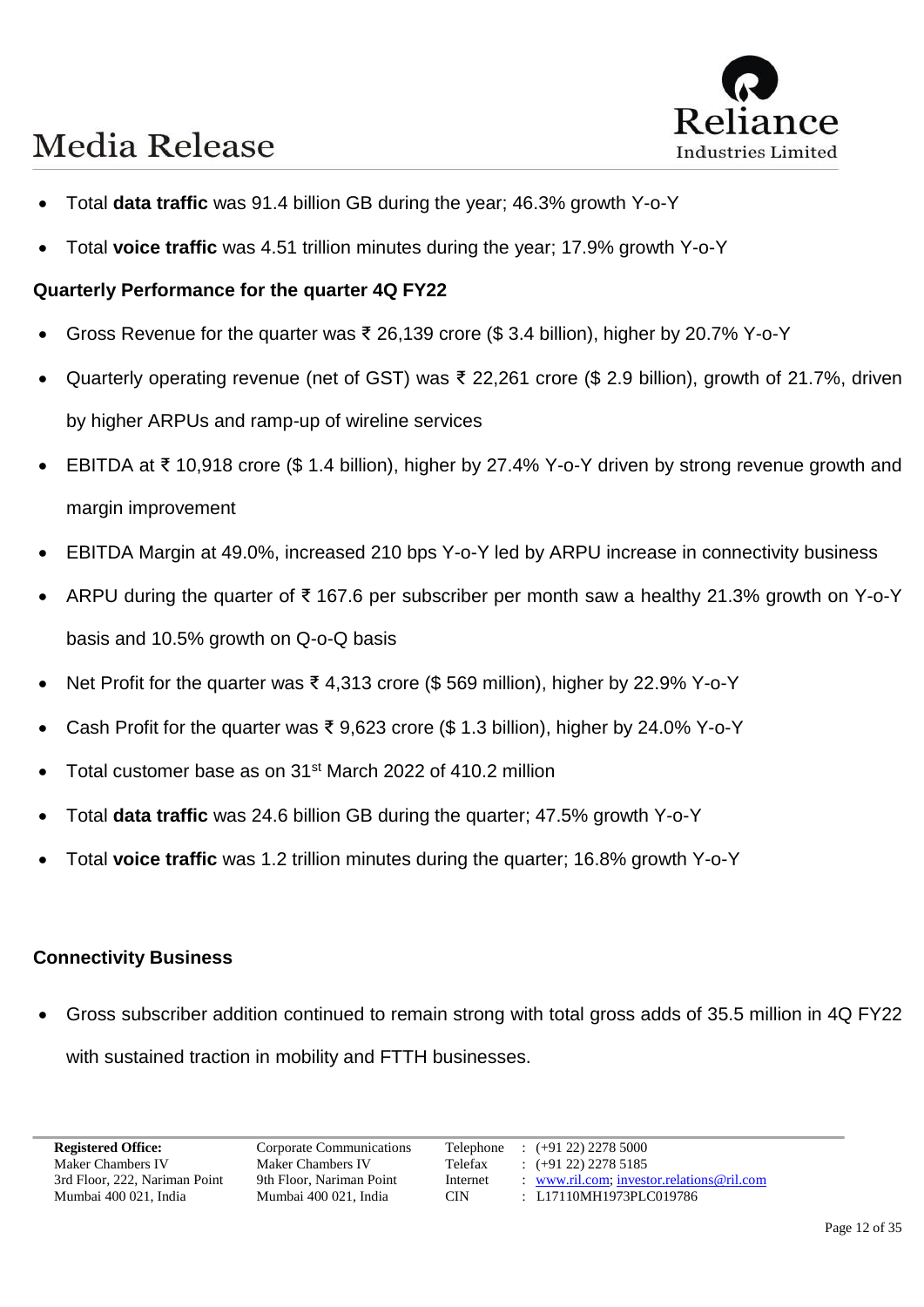

- SIM consolidation post the December 2021 tariff hike led to a net reduction of 10.9 million in customer base in 4Q FY22.
- ARPU improved to ₹ 167.6 led by tariff hike, better subscriber mix and ramp-up of FTTH services.
- During 4Q FY22, average data and voice consumption per user per month increased to 19.7 GB and 968 minutes, respectively.
- Jio is now the #1 FTTH services provider in the country with over 6 million connected premises. Jio consumers have over five hours of average daily engagement on the set-top-box.
- During the quarter, JPL and SES announced a joint venture to deliver high-performance satellite-based broadband services across India. The JV will use multi-orbit space networks capable of delivering multigigabit links and capacity to enterprises, mobile backhaul and retail customers.
- During the quarter, Jio also announced the launch of next generation multi-terabit subsea cable project India-Asia-Xpress (IAX) to connect the Maldives directly to India & Singapore. The IAX system originates in Mumbai in the west and connects directly to Singapore, with branches including additional landings in India, Malaysia and Thailand. IAX is expected to be ready for service by end-2023.

#### **Digital Platforms**

- Jio has conducted extensive 5G field trials across eight states testing comprehensive suite of products including M-MIMO, Macro, Outdoor & Indoor Small Cell. Peak user throughput achieved was over 1.5Gbps in these trials. Multi-vendor interoperability and interworking has also been verified.
- In February 2022, JPL announced an investment of US\$ 200 million for a ~17% equity stake in Glance, a leading AI-driven lock-screen platform. Glance is aiming to create the world's largest live content and commerce ecosystem on the lock screen.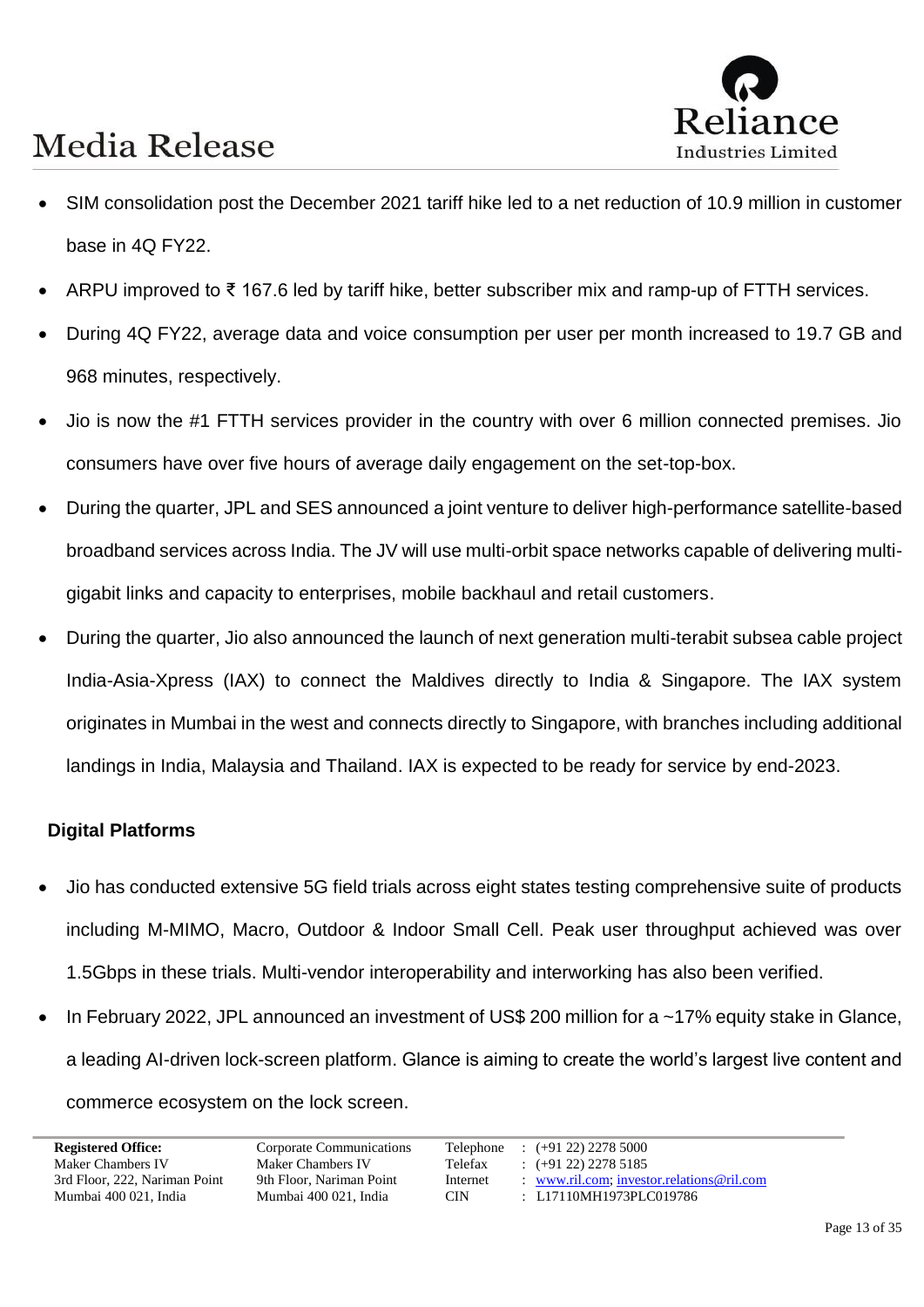

• In February 2022, JPL announced an investment of US\$ 15 million for a 25% equity stake in TWO Platforms Inc., an Artificial Reality (AR) company. TWO's AR platform enables real-time AI voice and video calls, digital humans, immersive spaces and lifelike gaming. TWO will work with Jio to build disruptive technologies such as AI, metaverse and mixed realities.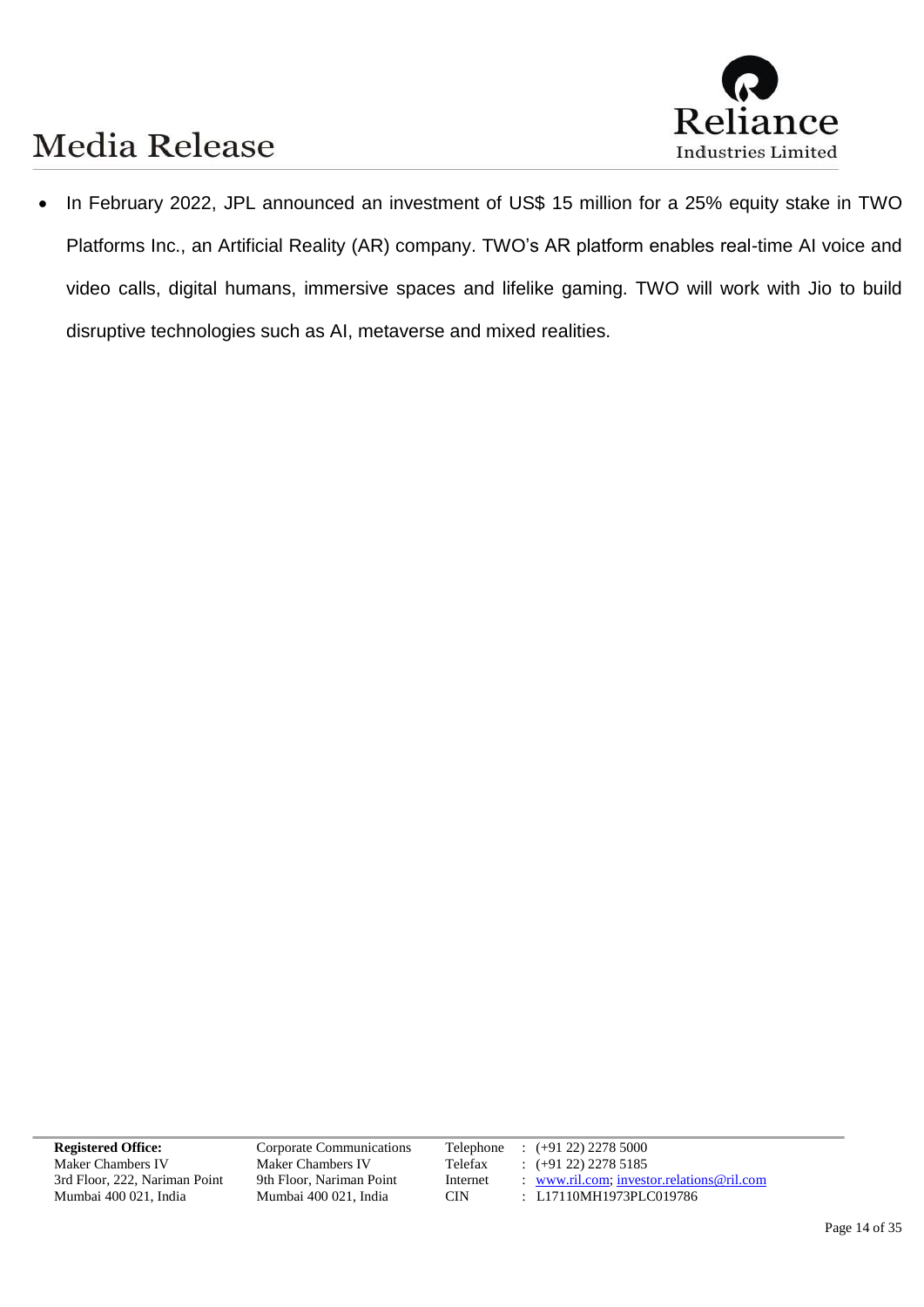

### **CONSOLIDATED RELIANCE RETAIL**

|                                | 4Q          | 3Q          | 4Q          | $%$ chg.                 |             |             |
|--------------------------------|-------------|-------------|-------------|--------------------------|-------------|-------------|
| (In ₹ Crore)                   | <b>FY22</b> | <b>FY22</b> | <b>FY21</b> | w.r.t.<br><b>4Q FY21</b> | <b>FY22</b> | <b>FY21</b> |
| <b>Gross Revenue</b>           | 58,017      | 57,714      | 47,064      | 23.3%                    | 199,704     | 157,629     |
| <b>Revenue from Operations</b> | 50,834      | 50,654      | 41,296      | 23.1%                    | 174,980     | 139,077     |
| (Net of GST)                   |             |             |             |                          |             |             |
| <b>EBITDA from Operations</b>  | 3,584       | 3,522       | 3,083       | 16.3%                    | 10,932      | 8,456       |
| <b>EBITDA Margin from</b>      | 7.1%        | 7.0%        | 7.5%        |                          | 6.2%        | 6.1%        |
| Operations (%)*                |             |             |             |                          |             |             |
| Investment Income              | 121         | 300         | 534         |                          | 1,449       | 1,333       |
| <b>EBITDA</b>                  | 3,705       | 3,822       | 3,617       | 2.4%                     | 12,381      | 9,789       |
| Area Operated                  | 41.6        | 40.0        | 33.8        |                          | 41.6        | 33.8        |
| (Mn. Sq. ft.)                  |             |             |             |                          |             |             |

*\*EBITDA Margin is calculated on revenue from operations*

#### **Annual Performance**

- Reliance Retail sustained its consistent and resilient performance, while delivering another year of robust revenue growth and profit improvement. The business continued to scale new highs, registering the highest ever revenue and EBITDA.
- The business recorded Gross Revenue of ₹ 199,704 crore (\$ 26.3 billion) for the year FY 22, a growth of 26.7% over last year driven by broad based growth across all consumption baskets. This is despite COVID restrictions in place during the year with 87% of the stores operational and 81% footfalls recorded at stores as compared to pre-COVID levels.
- The business crossed a milestone of ₹ 12,000 crore EBITDA in a year for the first time. It recorded alltime high EBITDA of ₹ 12,381 crore (\$ 1.6 billion) for FY22, a growth of 26.5% Y-o-Y driven by strong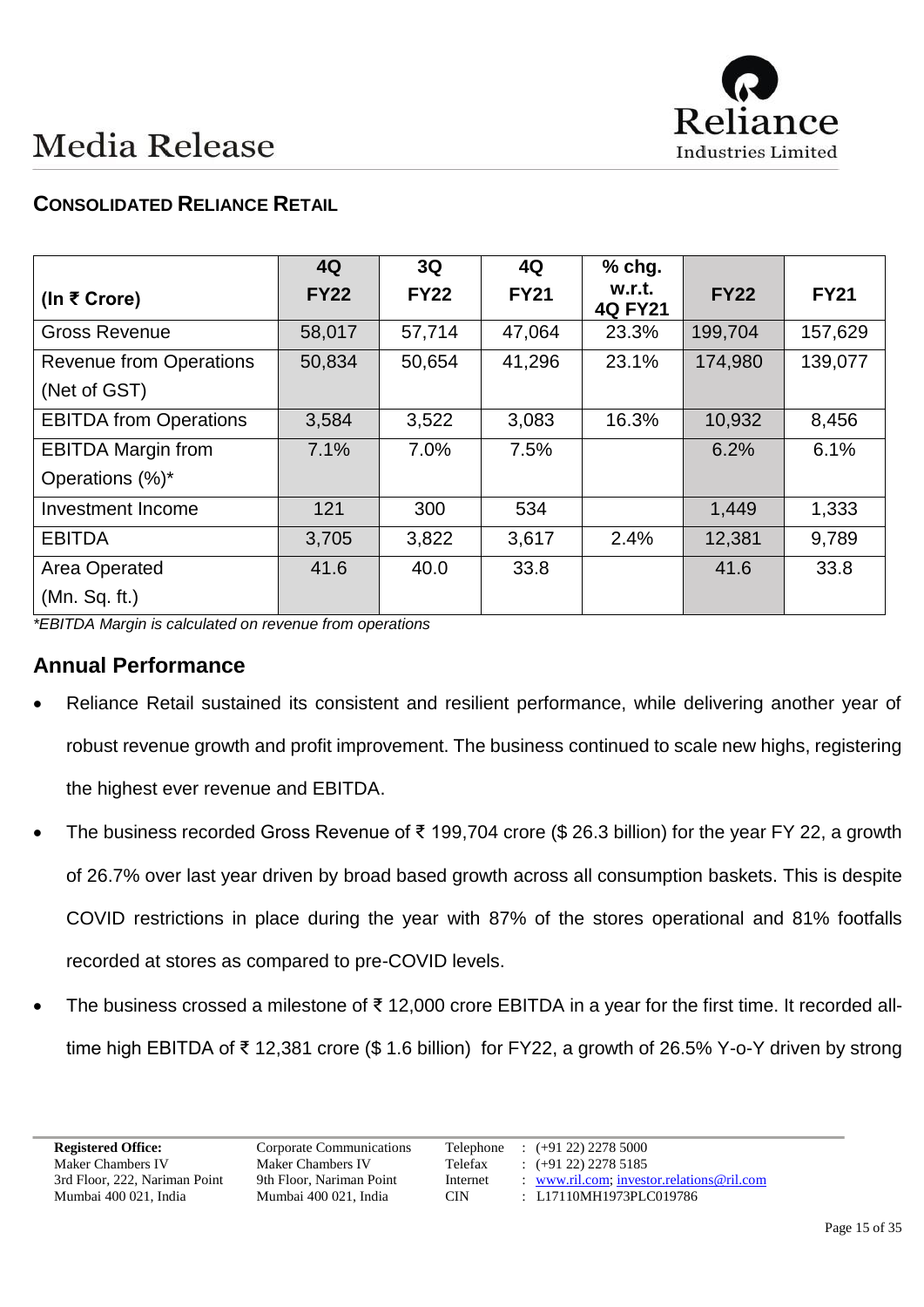

revenue performance across all consumption baskets. EBITDA before Investment Income was at ₹ 10,932 crore, a growth of 29.3% Y-o-Y

- Net profit for the year was ₹ 7,055 crore (\$931 million) higher by 28.7%.
- Cash Profit for the year was ₹ 9,848 crore (\$1.3 billion) higher by 32.1%.
- As operating environment improved progressively, the pace of new store expansion resumed. During the year, over 2,500 stores were opened taking the total count to 15,196 stores with a total area of 41.6 million sq. ft.
- The business continued to attract more and more customers across the country through its wide portfolio of stores and digital commerce platforms with its registered customer base growing to 193 million, up 24% Y-o-Y.
- Job creation remains a corner stone of Reliance Retail's mission of inclusive growth as it added an unprecedented 150,000 new jobs during the year taking the total employee count to over 361,000, making Reliance Retail one of the largest employers in the country.
- Reliance Retail is featured 56<sup>th</sup> in the list of top global retailers and also ranks as the 2<sup>nd</sup> fastest growing retailer in the world as per the Deloitte report 2022.
- Reliance Retail earned recognitions at various industry forums. Some of the notable ones are: Ranked 3<sup>rd</sup> in the list of Most Innovative Companies - Asia Pacific by Fast Company; selected as the Best Award winner 2022 by Association of Talent Development (ATD), a coveted award bestowed to select organisations around the world; Reliance Retail awarded as Most admired retail group by Images Retail.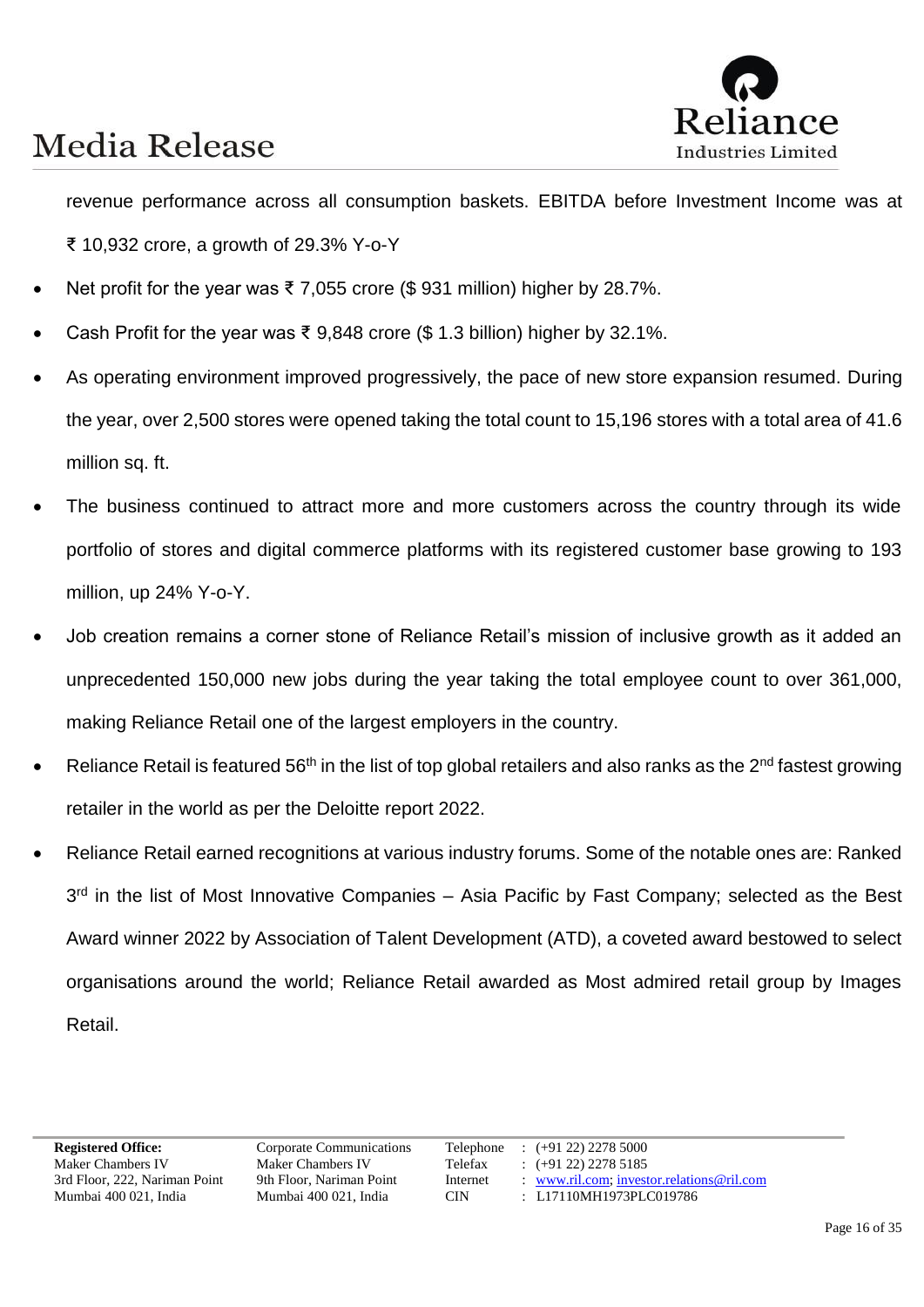

### **Quarterly Performance**

- Reliance Retail delivered its best-ever quarterly revenues even surpassing the festive quarter performance despite the challenges posed by the spread of Omicron wave and coming out from the festive quarter.
- The headwinds posed by the COVID situation in January were offset by the robust growth in February and March as the business leveraged festive events and early setting of summer season.
- The business recorded Gross Revenue at ₹ 58,017 crore (\$ 7.7 billion), a growth of 23.3% Y-o-Y with broad based double-digit growth across all consumption baskets.
- EBITDA for the quarter recorded at ₹ 3,705 crore (\$ 489 million), up 2.4% Y-o-Y. However, EBITDA before investment income grew 16.3% Y-o-Y to ₹ 3,584 crore (\$ 473 million) led by robust performance in Fashion & Lifestyle and Grocery consumption baskets.
- Net profit for the quarter was ₹ 2,139 crore (\$ 282 million) lower by 4.8% Y-o-Y
- Cash Profit for the quarter was ₹ 2,878 crore (\$380 million) higher by 3.8% Y-o-Y
- The business continued to bolster its store network and strengthen its supply chain capabilities. It opened 793 stores and added 3.1 million sq ft of warehousing and fulfillment space during the quarter.
- The business more than doubled its daily orders on year on year across all its digital commerce platforms on the back of stronger product portfolio and attractive offers. Alongside in New Commerce, the business continued to partner with new merchants across geographies and consumption baskets. The merchant partner base grew 3x over last year.
- Reliance Retail acquired Clovia, leading women's intimate wear brand to bolster its lingerie brand portfolio. Further Reliance Retail has acquired stake in Indian designer wear brands - AK-OK, Abraham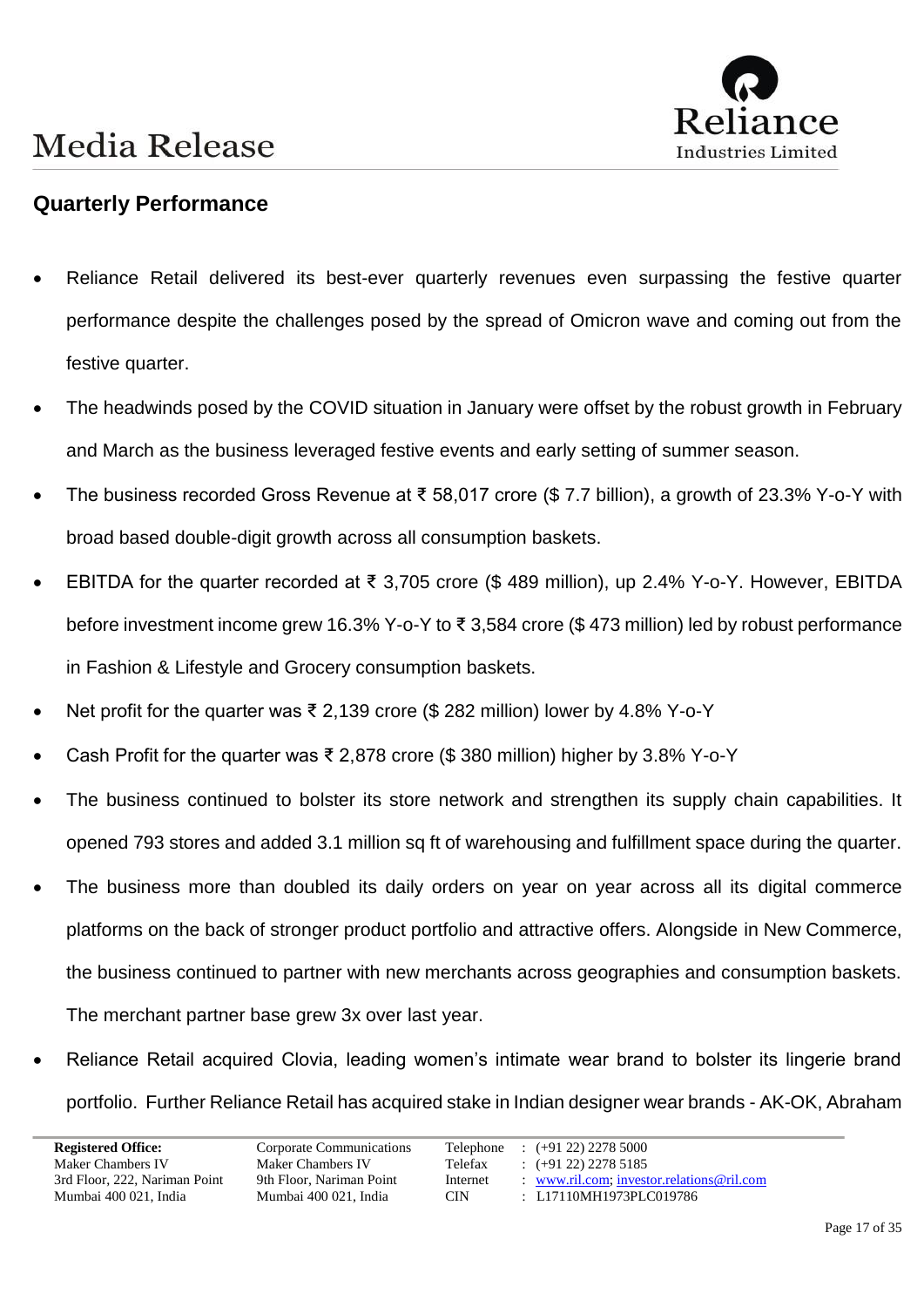

& Thakore, Abu Jani Sandeep Khosla and formed a JV for a new brand with Rahul Mishra during the quarter.

#### **Consumer Electronics**

- Consumer Electronics business has delivered a strong performance across its stores driven by recovery of mall stores and continued uptick in small towns.
- Reliance Digital, the largest big box electronics chain in the country, crossed a milestone of 500 stores with presence in over 200 cities.
- The business witnessed broad based growth across all categories particularly in Air Conditioners on the back of early onset of summer, mobiles, laptops and TVs.
- The business delivered its best-ever Republic Day event with 20% sales growth Y-o-Y. In addition, focus on regional festivals, exclusive promotions, new product launches along with affordability program helped in driving sales.
- Consumer Electronics launch on JioMart was well received by customers. Strong growth in Digital commerce business over last year led by attractive offers and wider choice of assortment.
- JioMart Digital continues to scale up new merchant partner onboarding as it expanded its presence to newer geographies.
- Own and licensed brand portfolio grew 70% over last quarter. Business has relentlessly focused on increasing assortment with introduction of new product lines and assortment upgrades.

#### **Fashion & Lifestyle**

• A strong quarter for the Fashion & Lifestyle business led by local activations during regional festivals and early launch of spring summer merchandise.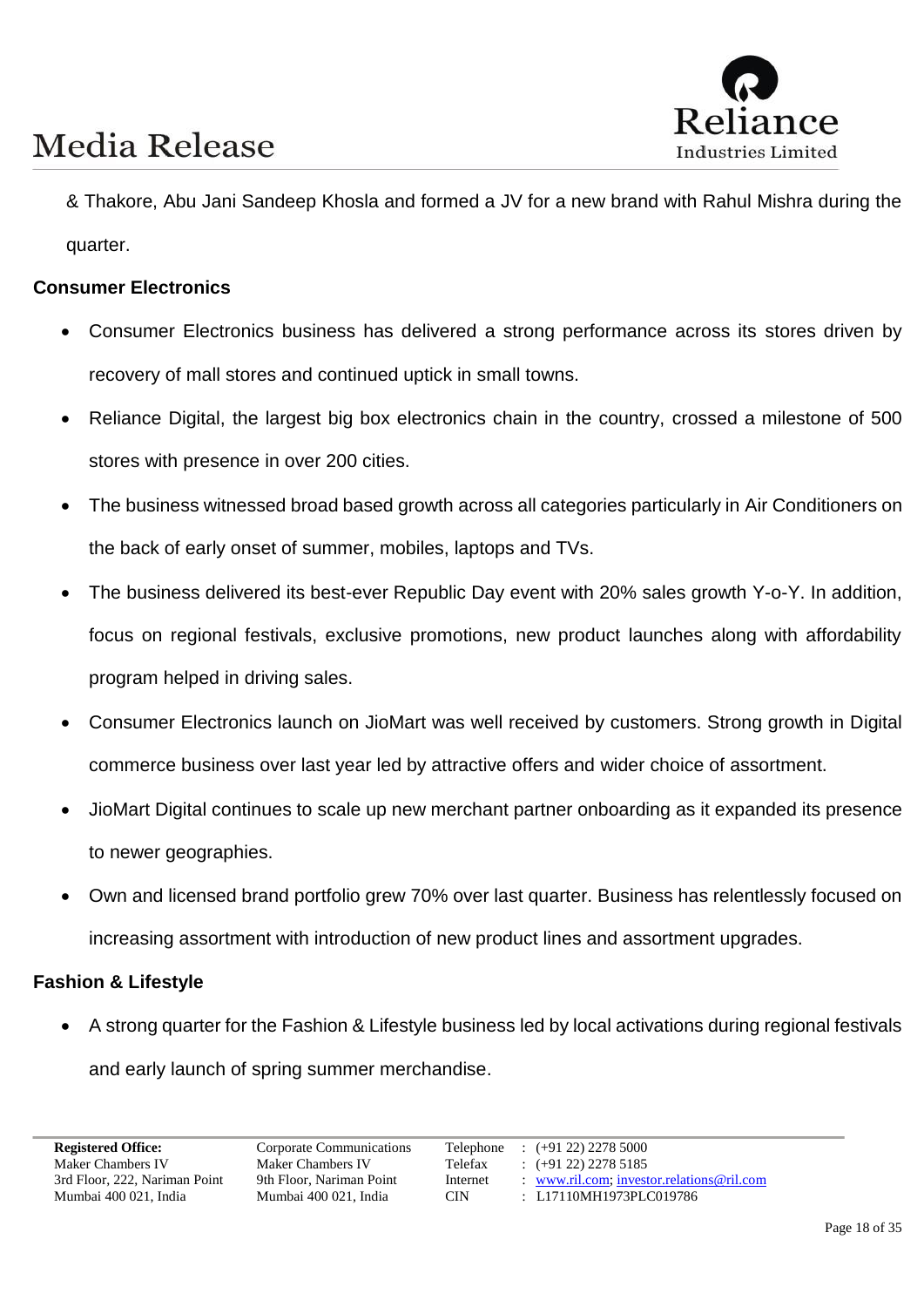

- Trends Small Town continues to scale rapidly. It crosses a milestone of 600 stores with an addition of more than 100 stores during the quarter.
- AJIO continues to grow with addition of new brands, catalogue expansion & impactful campaigns. It is spreading the seeds of digital fashion revolution far and wide as is evident from the growing share in small towns with nearly two-thirds of the orders placed from Tier 3 & below towns.
- The business expanded its merchant partner base in over 3,500 towns with over 3.5x growth in revenues over last year. The platform continues to strengthen its offering by increasing own brand catalogue along with introduction of regional and local brands.
- Despite a challenging environment posed by Omicron and high gold prices, Reliance Jewels delivered a resilient performance in the quarter. The business continues to strengthen its design capabilities and increase the contribution from diamond jewelry.
- In the Luxury / Premium brands business, revenue growth was powered by recovery of mall stores and sustained growth of digital commerce platforms. The business has strengthened its portfolio through strategic partnerships with leading Indian fashion designers during this period.
- Zivame delivered another strong quarter as it continues to ramp up its marketplace model through onboarding of new brands and expanding into new categories of fashion accessories, beauty and personal care.
- Urban Ladder delivered a robust performance over last year driven by increased footfalls within stores and higher conversions. This was supported by impactful marketing activations. The business continued to bolster its catalogue and share of business from its multi-brand range in furniture and home décor.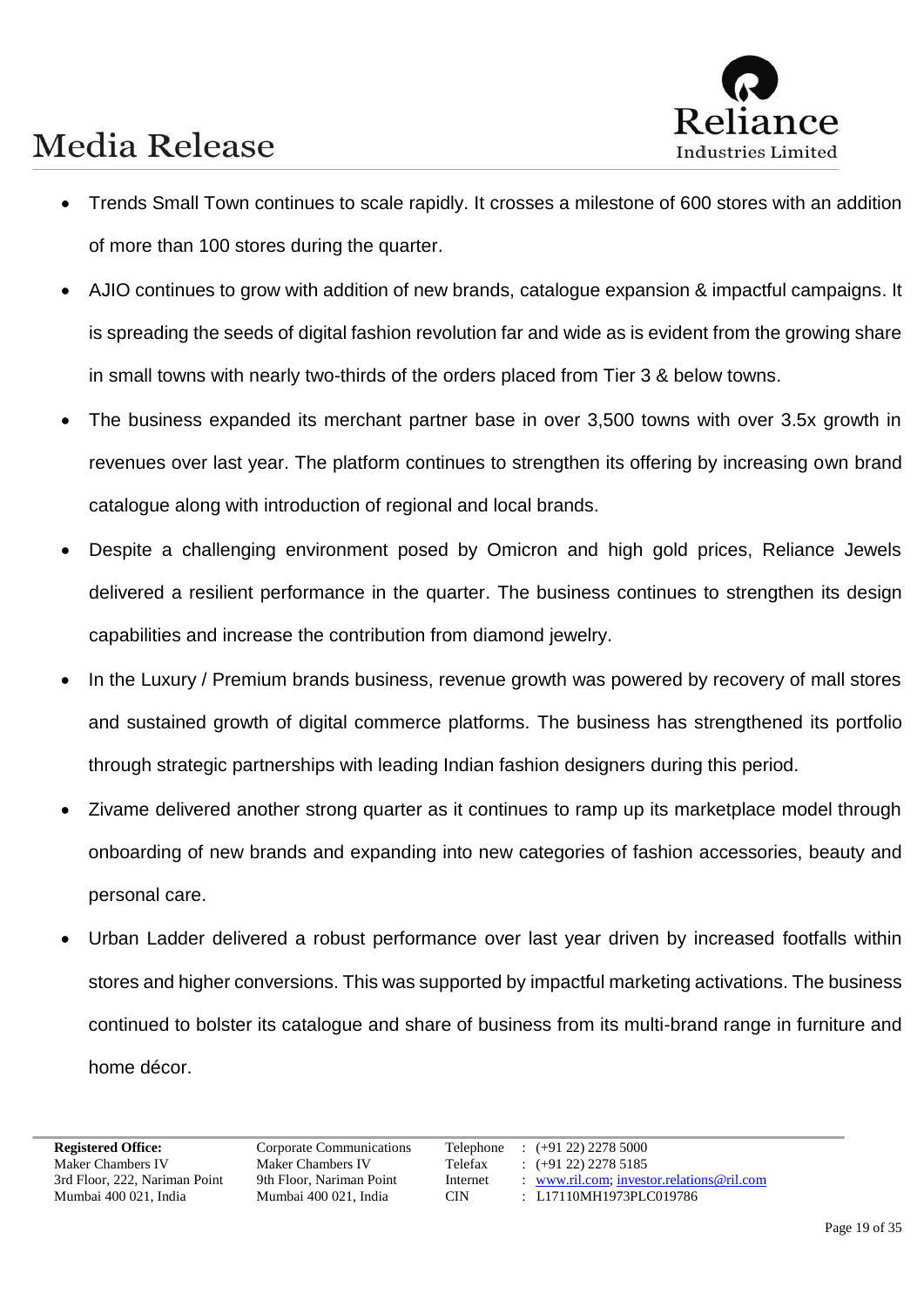# Industries Limited

### **Media Release**

#### **Grocery**

- Grocery business continued its growth momentum and delivered its best ever quarter driven by strong growth across its store formats, digital and new commerce platforms.
- The business crossed a milestone of 2,000 grocery stores, the largest network of grocery stores by any retailer in India.
- The omni-channel value proposition led by JioMart has been well received by customers. The convergence of offline and online channels is resulting into 35% higher spending from customers than those from shopping from one channel.
- JioMart has strengthened subscription model through the integration of Milkbasket with daily orders growing by 100% as compared to last year.
- JioMart Kirana ramped up operations with operationalizing 21 Smart Hubs and 34 Staples hubs during the quarter to improve reach and service levels. The business is focusing on ramping up merchant onboarding through focused efforts and by adding region specific assortment.

#### **Pharma**

• Pharma business posted strong growth led by Netmeds platform, scaling up of store network and expansion of merchant partnerships.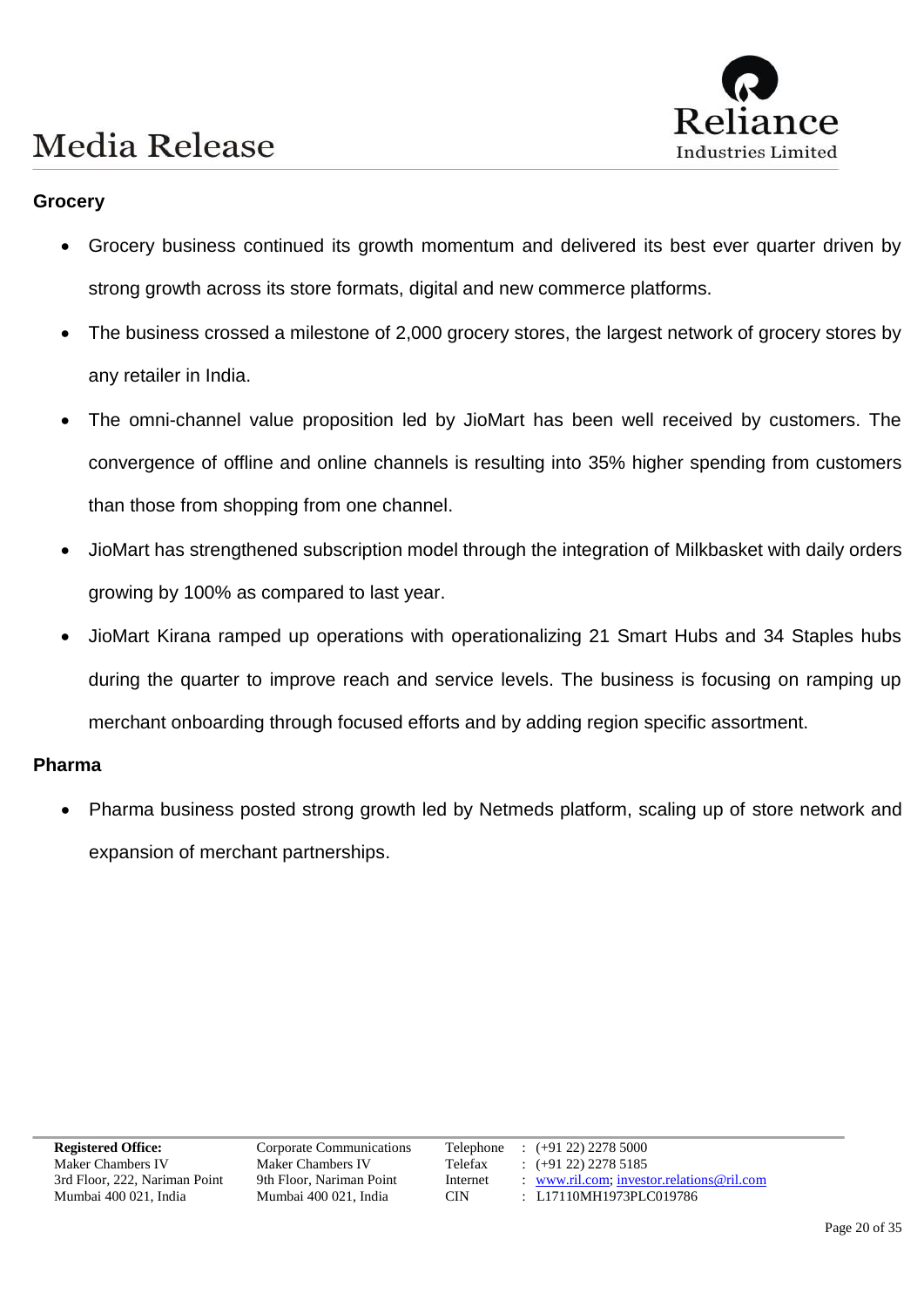

|                           | 4Q          | 3Q          | 4Q          | $%$ chg.                 |             |             |
|---------------------------|-------------|-------------|-------------|--------------------------|-------------|-------------|
| (In ₹ Crore)              | <b>FY22</b> | <b>FY22</b> | <b>FY21</b> | w.r.t.<br><b>4Q FY21</b> | <b>FY22</b> | <b>FY21</b> |
| <b>Segment Revenue</b>    | 145,786     | 131,427     | 101,080     | 44.2%                    | 500,900     | 320,008     |
| <b>Segment EBITDA</b>     | 14,241      | 13,530      | 11,407      | 24.8%                    | 52,722      | 38,170      |
| EBITDA Margin (%)         | 9.8%        | 10.3%       | 11.3%       |                          | 10.5%       | 11.9%       |
| Total Throughput (MMT)    | 19.3        | 19.7        | 18.7        |                          | 76.7        | 71.9        |
| (including Refinery       |             |             |             |                          |             |             |
| Throughput)               |             |             |             |                          |             |             |
| Production meant for sale | 17.3        | 17.6        | 16.6        |                          | 68.2        | 63.6        |
| $(MMT)^*$                 |             |             |             |                          |             |             |

### **CONSOLIDATED OIL TO CHEMICALS (O2C)**

*(\* Production meant for sale is Total Production adjusted for Captive Consumption)*

#### **Annual Performance**

- Segment Revenue for FY22 increased by 56.5% Y-o-Y to ₹ 500,900 crore (\$ 66.1 billion) primarily on account of increase in crude oil prices and higher price realisation of downstream products. Segment Revenue growth was also supported by 7.5% higher volumes led primarily by transportation fuels.
- Segment EBITDA for FY22 improved sharply by 38.1% Y-o-Y to ₹ 52,722 crore (\$ 7.0 billion) primarily on account of better transportation fuels margins due to demand revival, higher domestic product placement for polymers and polyesters and optimized operations across energy, feedstock and product mix.

#### **Quarterly Performance**

• Segment Revenue for 4Q FY22 increased by 44.2% Y-o-Y to ₹ 145,786 crore (\$ 19.2 billion) primarily on account of higher realization on the back of sharp increase in crude oil prices – Brent crude prices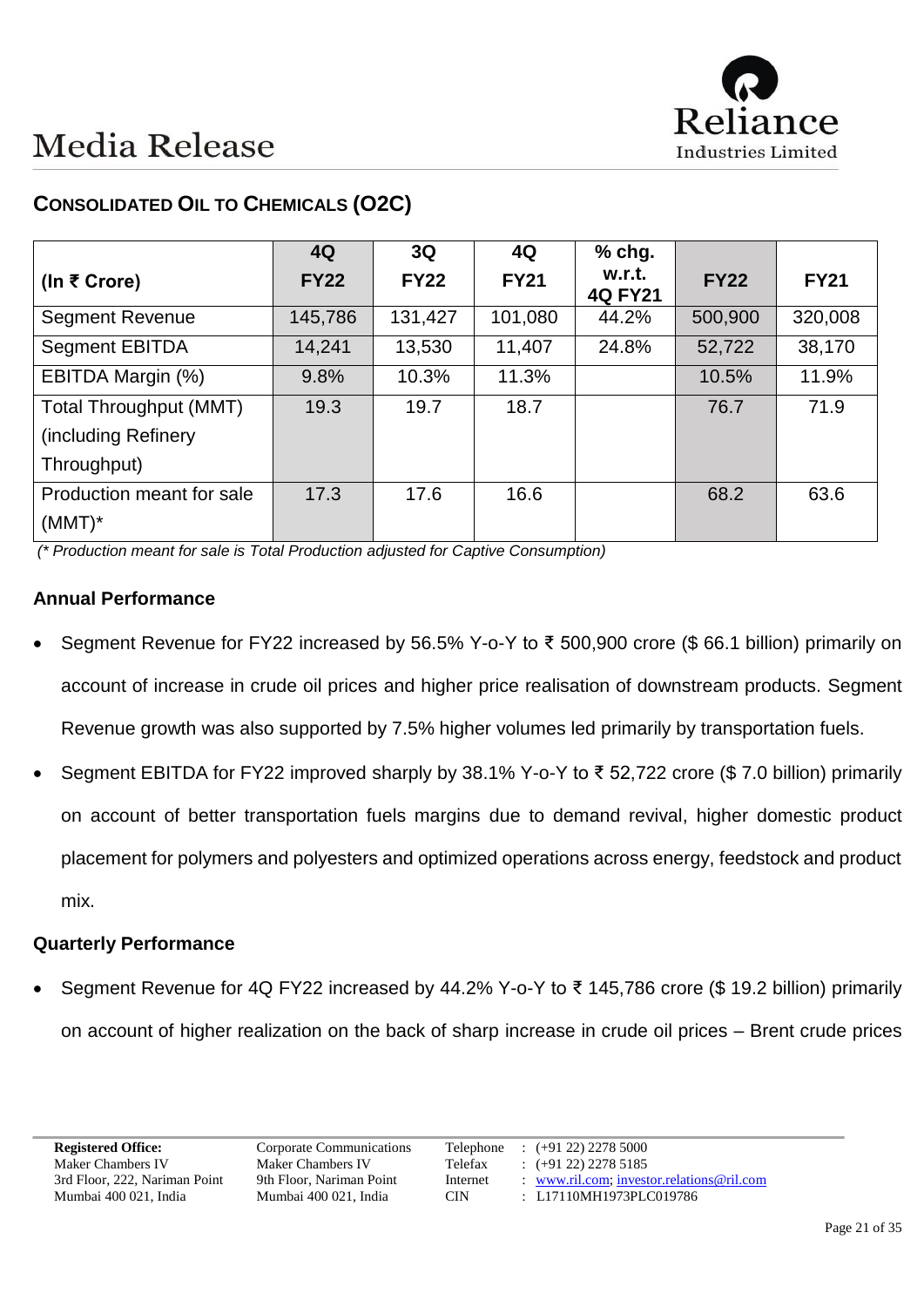

were up 66.5% Y-o-Y to \$ 101.4 /bbl. Product volumes was also higher by 4.2%, with steady recovery in demand.

- Segment EBITDA for 4Q FY22 improved by 24.8% Y-o-Y to ₹ 14,241 crore (\$ 1.9 billion) led by multiquarter high transportation fuel cracks, partially offset by lower polymer & intermediates margins and higher energy cost. Downstream product margins were impacted by weak naphtha cracking economics and supply over-hang in fibre intermediates.
- EBITDA margin for the quarter declined by 150 bps Y-o-Y to 9.8%. This was primarily due to base effect driven by higher feedstock and product prices.

#### **Business Environment – Transportation Fuels**

- Global oil demand in 4Q FY22 rose by 4.2 mb/d Y-o-Y to 98.5 mb/d, due to strong manufacturing and industrial growth and increased global mobility with relaxation of pandemic related restrictions.
- Crude oil benchmarks soared Y-o-Y due to lower mandated supply increase from OPEC, lowering inventories, declining OPEC+ spare capacity and geopolitical tensions.
- In 4Q FY22, transportation fuel cracks surged Q-o-Q led by demand recovery in Asia, supply uncertainty in Europe due to geo-political conflict, limited Chinese exports and low inventory levels.
- Global refinery throughput remained almost flat Q-o-Q at 79.8 mb/d in 4Q FY22, however it was higher by 4.1 mb/d on Y-o-Y basis.
- Domestic oil demand for 4QFY22 increased by 3.1% Y-o-Y. This was led by Jet Fuel and gasoline. Demand for these products increased by 6.5% and 1.4% respectively. Demand for diesel remained flat on a Y-o-Y basis.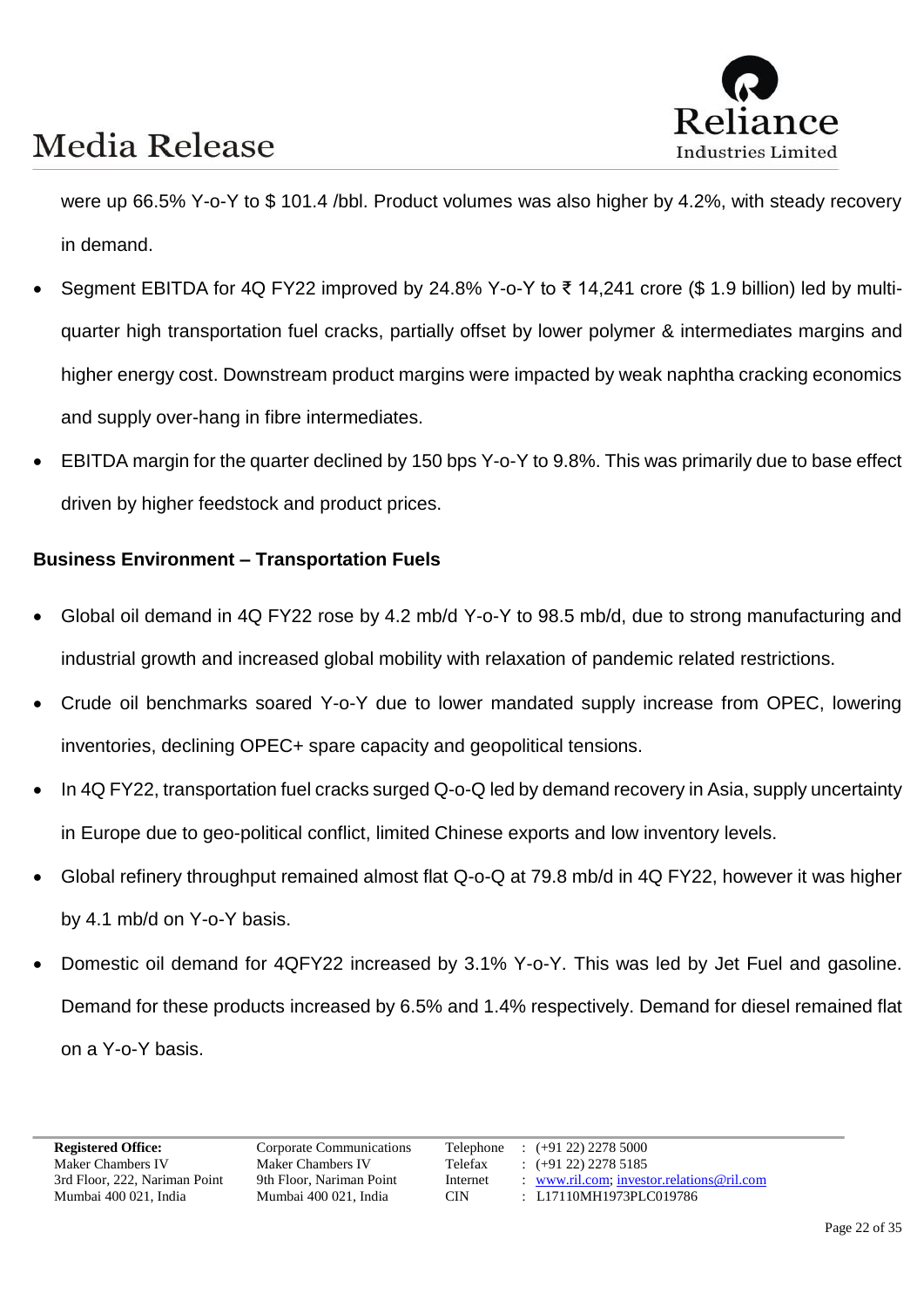

- Domestic demand for the full year was up by 4%Y-o-Y. Demand for key transportation fuels was robust with improving mobility throughout the year. Diesel demand grew by 5.5% Y-o-Y, gasoline demand was up 10% Y-o-Y and Jet fuel demand was up 13.5%Y-o-Y.
- Singapore gasoline 92 RON cracks averaged \$ 15.1/bbl during 4QFY22 as against \$12.9/bbl in 3QFY22 and \$5.6/bbl in 4Q FY21. Cracks improved with rise in global mobility to pre-pandemic levels, declining inventories, unplanned outages and lower Chinese exports. CY2021 demand recovered to 96% of prepandemic level (CY2019).
- Singapore gasoil 10-ppm cracks averaged \$21.6/bbl in 4QFY22 as against \$12.6/bbl in 3QFY22 and \$5.8/bbl in 4Q FY21. The increase was supported by recovering demand with improved industrial and manufacturing activity, high natural gas prices encouraging switch to gasoil, lower global inventories and limited exports from China. The cracks were further supported by, refinery closures in several demand centers and potential loss of Russian exports to Europe.
- Singapore Jet/Kero cracks averaged \$16.2/bbl in 4QFY22 as against \$10.2/bbl in 3QFY22 and \$ 3.3 /bbl in 4Q FY21. Cracks trended upwards as countries eased border controlling measures, resulting in higher air travel. The overall tightness in diesel cracks also lifted jet/kero cracks.

#### **Business Environment - Polymers**

• Domestic polymer demand improved during the quarter with overall improvement in economy and easing of pandemic restrictions. During 4Q FY22, overall demand improved by 3% Y-o-Y which was 16% above pre-COVID level. FY22 polymer demand improved by 8% Y-o-Y with domestic markets witnessing robust demand from essential sectors like agriculture, health & hygiene, e-commerce food packaging and infrastructure.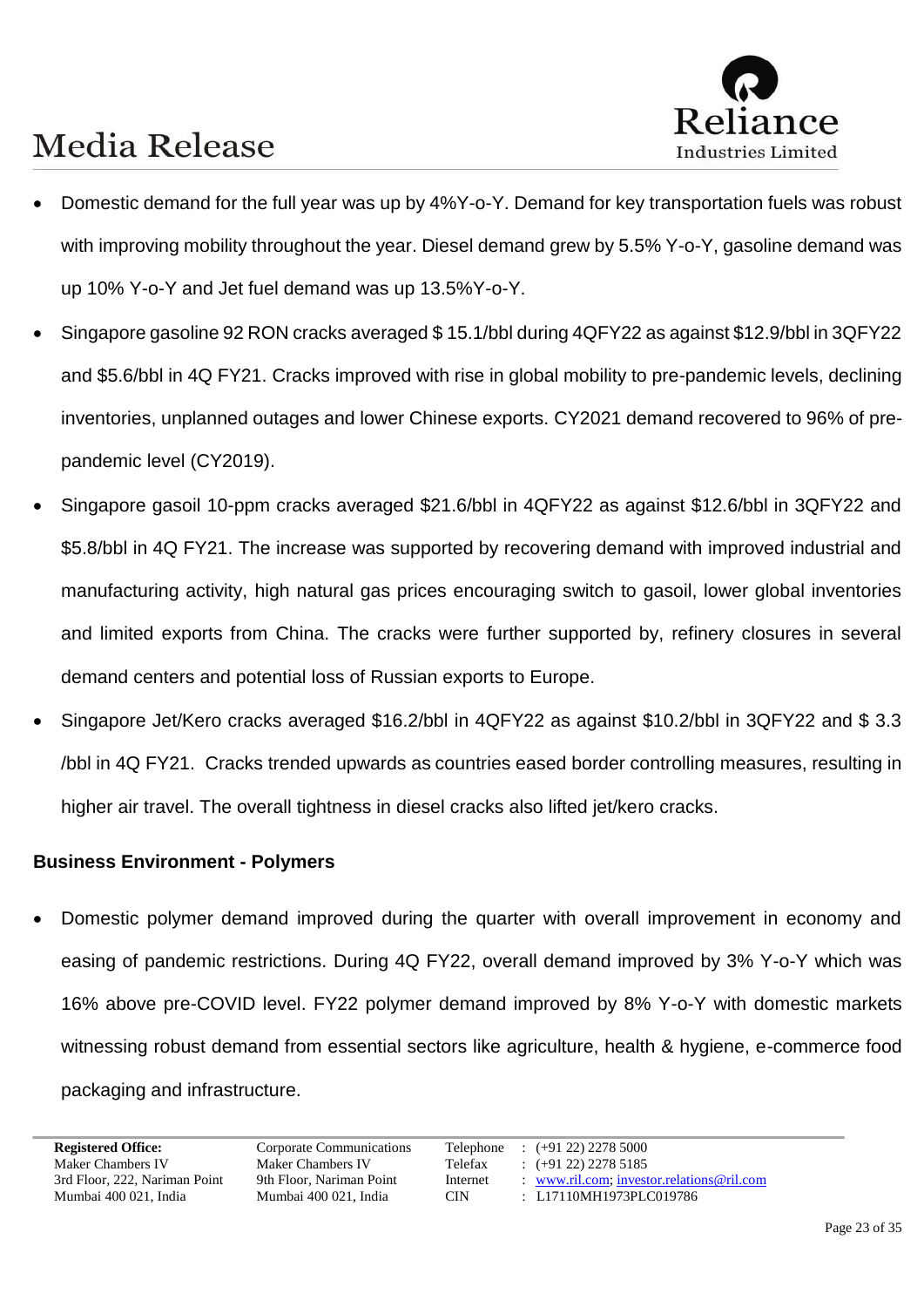

- PE margins averaged \$ 325/MT during 4QFY22 as against \$445/MT in 3QFY22 and \$539/MT in 4QFY21. The sharp increase in naphtha prices resulted in unfavourable economics for naphtha-based crackers. Naphtha prices averaged \$871/MT in 4QFY22, up 23% Q-o-Q.
- PP margins averaged \$412/MT during 4QFY22 as against \$524/MT in 3QFY22 and \$750/MT in 4QFY21. High operating cost due to strengthening of crude oil, energy and feedstock prices impacted margins.
- PVC margins averaged \$441/MT in 4QFY22 as against \$586/MT in 3QFY22 and \$682/MT in 4QFY21. Decline in PVC margins over naphtha and EDC was led higher EDC prices caused by firm feedstock prices. Logistics constraints, higher ocean freight and regional availability constraint continue to support domestic prices.
- Robust supply chain network and superior customer service supported optimum product placement in domestic market. RIL continued to maintain leadership position in domestic polymer market.

#### **Business Environment – Polyesters Chain**

- High Volatility and uncertainty in feedstock prices led to slow down in global polyester markets. Spike in energy prices due to ongoing conflict resulted in high processing cost across Polyester chain. Chinese market also showed weakness amidst the rising COVID cases. China downstream operating rates reduced, resulting in higher inventory with Polyester producers.
- Domestic polyester demand was up 1% Y-o-Y during 4Q FY22; which was up by 22% from pre-covid level. PSF and PET demand growth was firm at 4% and 9% Y-o-Y respectively. However, PFY demand declined by 3% Y-o-Y amidst higher price volatility. Polyester demand growth for FY 22 was strong at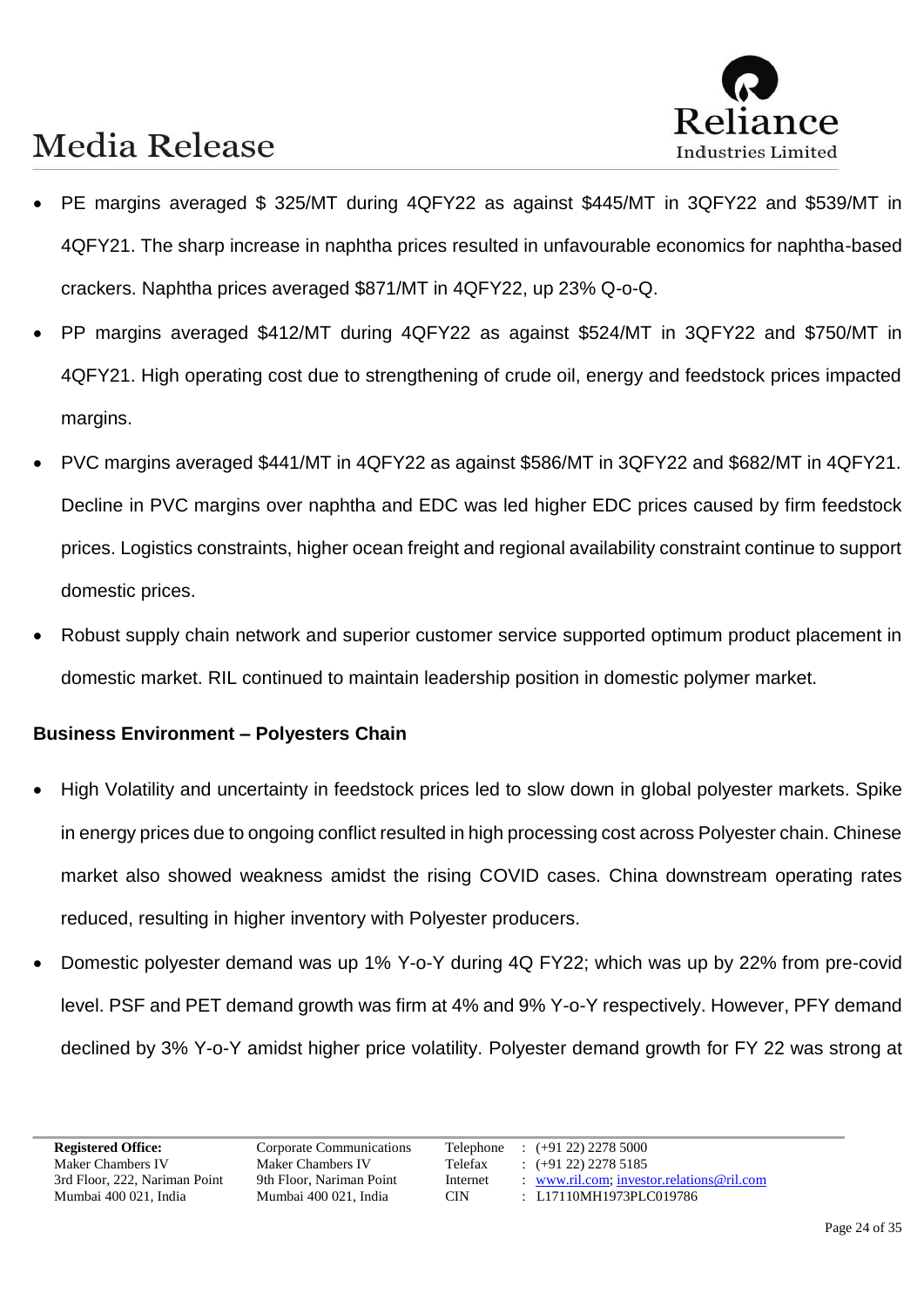

24% with re-opening of economies and rebound in consumption. Full year demand growth was led by PFY (+31%) and PSF (25%). PET demand growth during the year was at 6%.

• Polyester chain margins averaged at \$561/MT during 4Q FY22 as against \$631/MT in 3Q FY22 and \$612/MT in 4QFY21. PX margins improved Q-o-Q from a low base but continue to remain weak. Q-o-Q polyester chain deltas declined 11% with weak MEG and PTA margins due to high feedstock costs and capacity overhang. Downstream polyester margins were supported by high cotton- polyester delta and weak intermediate prices.

#### **RIL O2C Operation**

- Total throughput (including refinery) was 19.3 MMT an increase of 3.2% over 4Q FY21.
- RIL Cracker operating rate was at 99% for 4Q FY22.
- Gasoil and gasoline production were maximised with improved product cracks.
- Fuel mix was optimised through minimised sourcing of high-cost LNG.
- Biomass co-firing maximised at HMD/DMD, making Reliance India's largest Biomass consumer for power generation, a step towards achieving Net Carbon Zero goal.

#### **Jio-bp update**

Reliance BP Mobility Limited, operating under the brand name Jio-bp built the first on-the-go charging station, first cluster charging station, first fleet charging hub and launched its charging app during the year. With the launch of second fleet charging hub (120 charging points) at Suncity Mall Gurgaon, Jiobp has over 300 charging and swapping points across India. Jio-bp is the only Indian player with a nucleus of both charging and swapping stations. Jio-bp has also announced partnerships with some of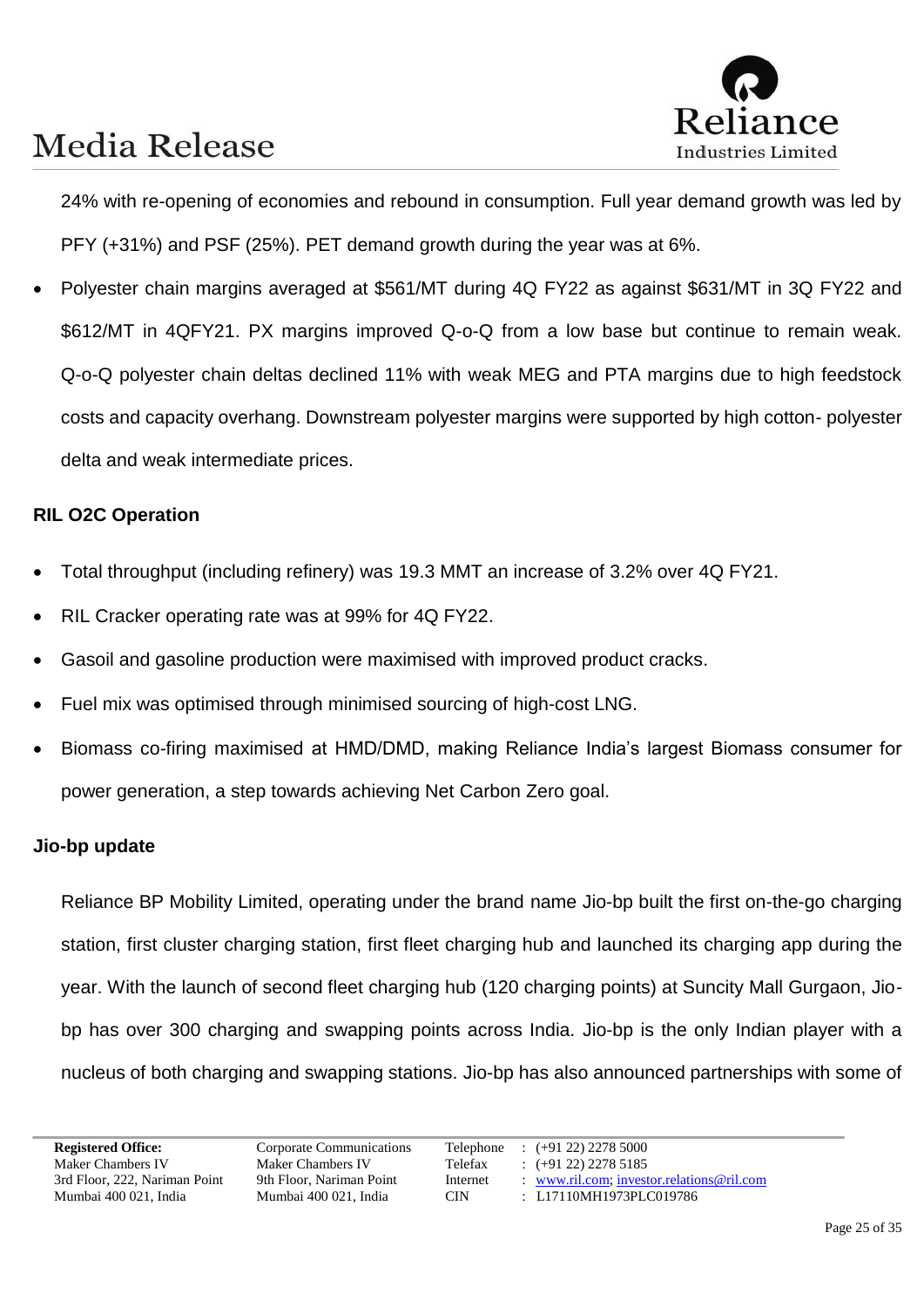

the key players across the EV eco-system including OEMs (Piaggio, Mahindra, TVS) and last mile delivery partners (Swiggy, BluSmart, moEVing) to collaborate on increasing EV penetration and make EV charging and swapping convenient for customers.

• Domestic retail prices of petrol & diesel prices have not increased in line with rising international prices. This has led to under-recoveries since Feb 22 for the entire fuel retailing industry including our joint venture, Jio-bp. Under-recoveries adversely impacts both the existing operations and the appetite to invest in the sector.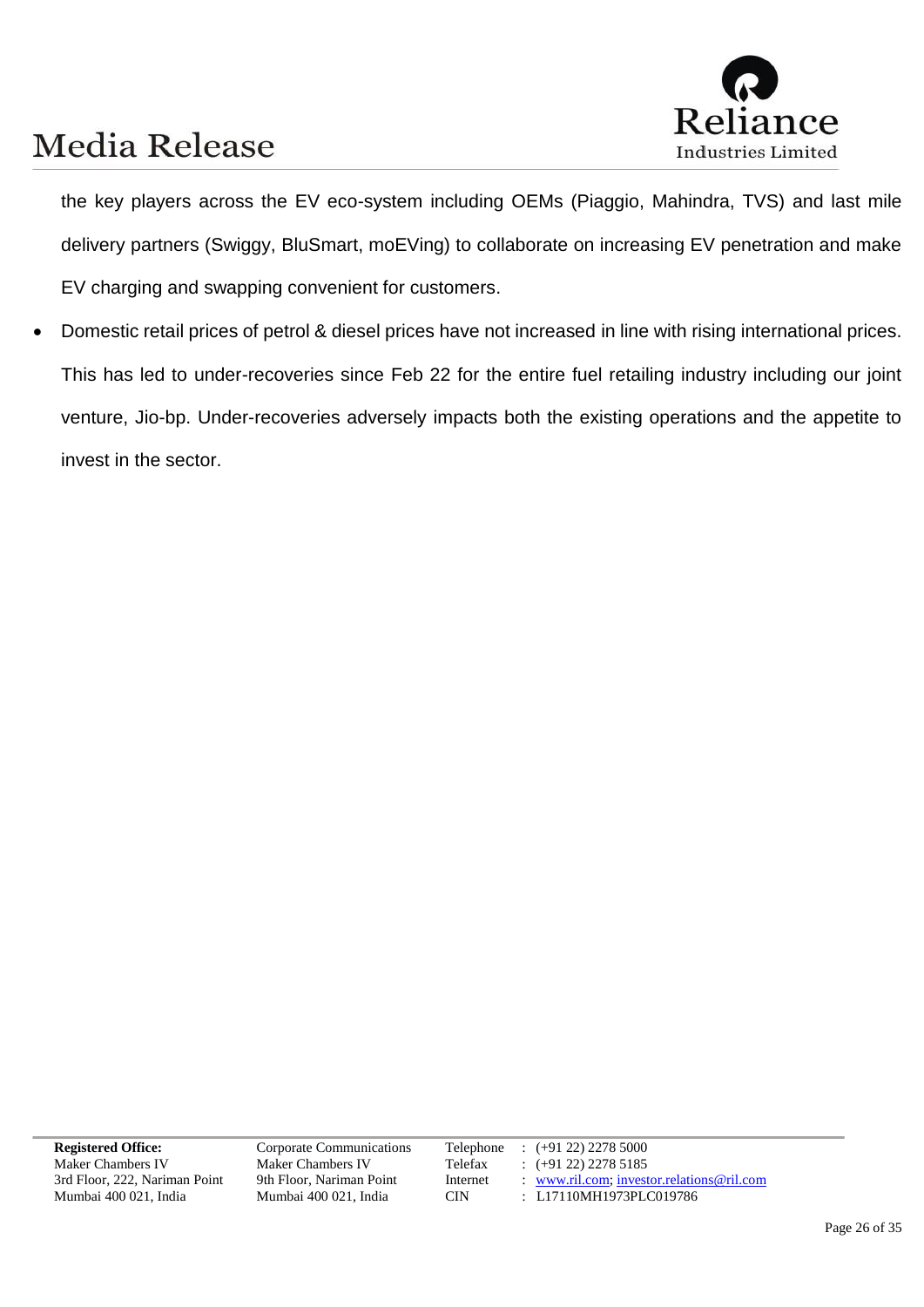

| (In ₹ Crore)           | 4Q<br><b>FY22</b> | 3Q<br><b>FY22</b> | 4Q<br><b>FY21</b> | $%$ chg.<br>w.r.t.<br><b>4Q FY21</b> | <b>FY22</b> | <b>FY21</b> |
|------------------------|-------------------|-------------------|-------------------|--------------------------------------|-------------|-------------|
| <b>Segment Revenue</b> | 2,008             | 2,559             | 848               | 136.8%                               | 7,492       | 2,140       |
| <b>Segment EBITDA</b>  | 1,556             | 2,033             | 480               | 224.2%                               | 5,457       | 258         |
| EBITDA Margin (%)      | 77.5%             | 79.4%             | 56.6%             |                                      | 72.8%       | 12.1%       |
| Production (BCFe)      | $40.4*$           | 53.3              | 40.4              |                                      | 188.1       | 126.6       |

### **OIL AND GAS (EXPLORATION & PRODUCTION)**

*(\* Production of 4Q FY22 comprises of domestic business only as there is no operation in US Shale post divestment of assets.)*

#### **Annual Performance**

- Segment Revenues for FY22 increased 3.5x Y-o-Y to ₹ 7,492 crore. Segment EBITDA sharply increased to ₹ 5,457 crore, with EBITDA margin of 72.8%. This was primarily due to higher production from KGD6 post commencement of gas production from R-Cluster and Sat-Cluster field coupled with higher gas price realization in KGD6 and CBM. The average price realization for KGD6 gas was at \$ 4.92/MMBTU in FY22 vs \$ 3.96/MMBtu in FY21.
- The current combined average production from these two fields is > 18.0 MMSCMD.
- Gas produced from KGD6 during FY22 was at 149.5 BCF (RIL's share) vis-à-vis 16.0 BCF (RIL's share) in FY21. KGD6 also produced 0.135 MMBO (RIL's share) of Crude Oil from R-Cluster field.
- CBM gas production for FY22 was at 10.2 BCF vis-à-vis 11.8 BCF in FY21.

#### **Quarterly Performance**

• Segment Revenues for 4Q FY22 increased by 136.8% Y-o-Y to ₹ 2,008 crore. Segment EBITDA sharply increased to ₹ 1,556 crore, with EBITDA margin of 77.5%. This was primarily due to higher gas price realization in KG D6 and CBM.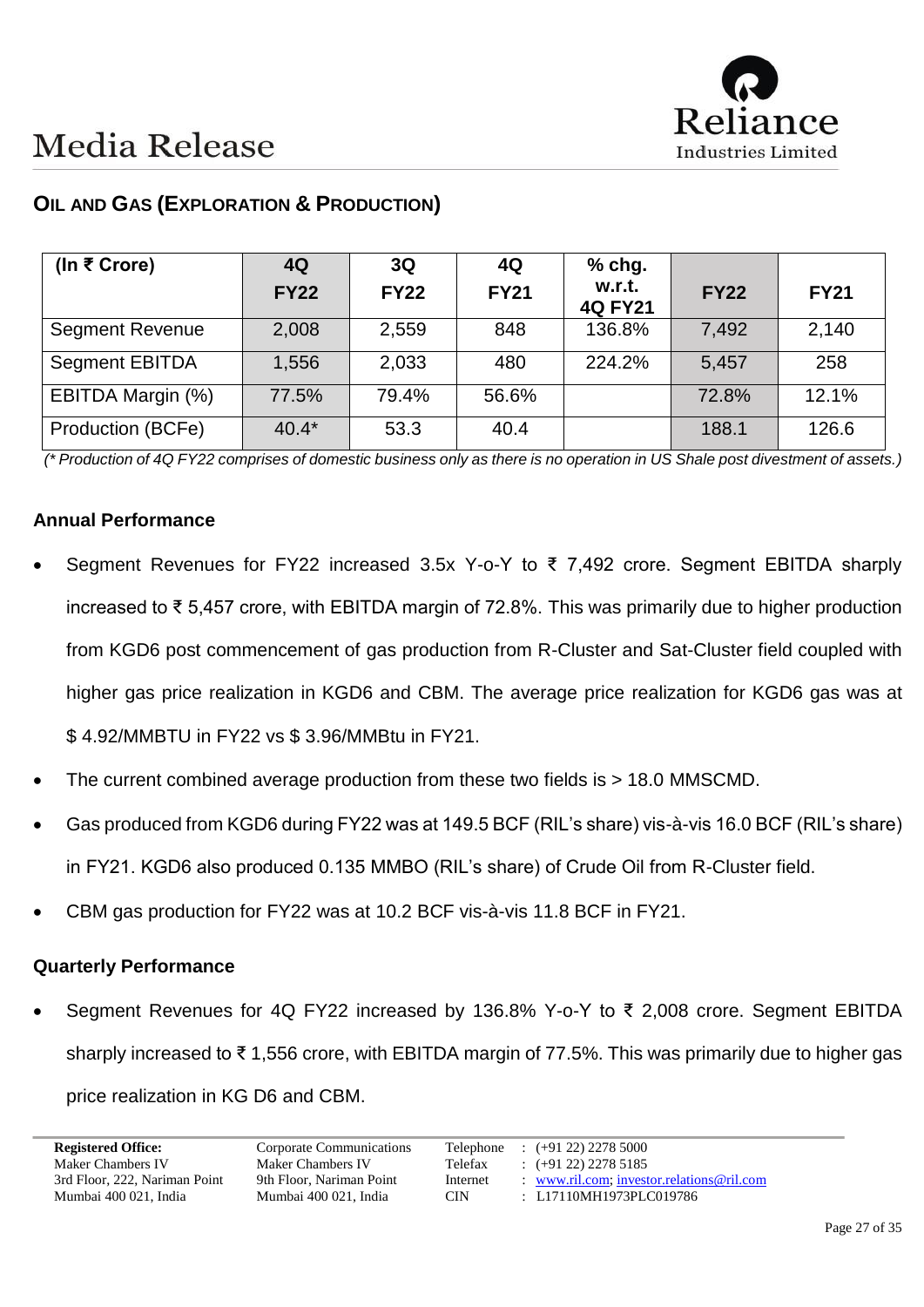

- KGD6 Gas production during 4Q FY22 was at 37.7 BCF (RIL's share) vis-à-vis 15.0 BCF (RIL's Share) production in 4Q FY21.
- Average gas price realized for KGD6 was at \$ 6.13/MMBTU in 4Q FY22 vs \$ 3.99/MMBTU in 4Q FY21.
- CBM gas production was at 2.4 BCF in 4Q FY22 vis-à-vis 2.8 BCF in 4Q FY21.
- Gas price realized for CBM was higher at \$ 7.64/MMBTU(GCV) almost 1.5x of realised prices in 4Q FY21.

#### **Business Updates**

- KG D6 MJ Development
	- o MJ field development work is on track to commence production by 3Q FY23 with commencement of lower and Upper well completion campaign for MJ wells during 1Q FY 23.
	- o FPSO construction activities are on schedule and the vessel is expected to arrive in India by 2Q FY23.
	- o Final offshore field installation campaign is in progress despite adverse weather conditions and unusual currents encountered during execution.
- Pricing: For 1H FY23 period, GOI has notified price ceiling of \$9.92/MMBTU for KG D6 gas.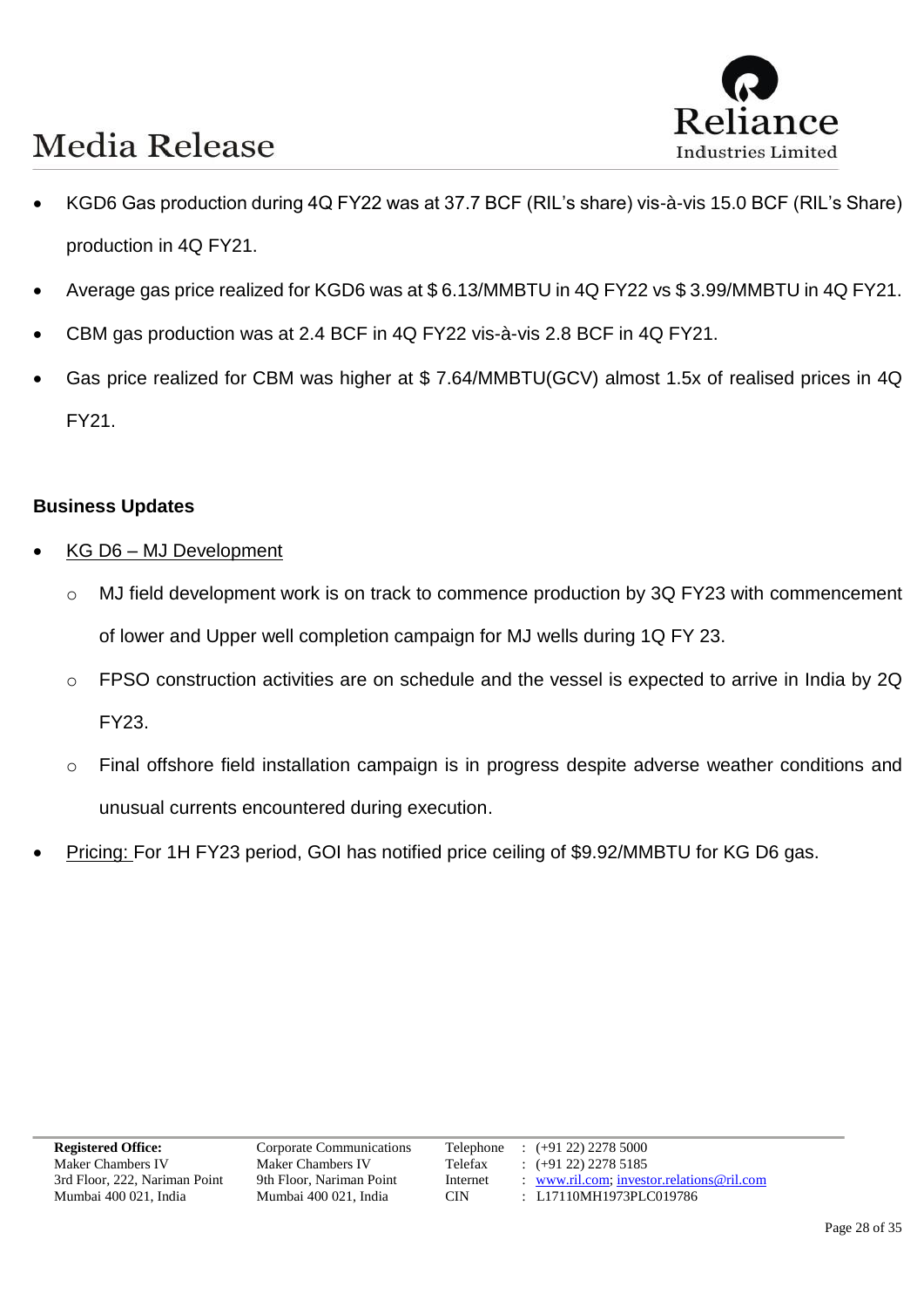

### **MEDIA BUSINESS**

|                                                | 4Q          | 3Q          | 4Q          | $%$ chg.                 |             |             |
|------------------------------------------------|-------------|-------------|-------------|--------------------------|-------------|-------------|
| (In ₹ Crore)                                   | <b>FY22</b> | <b>FY22</b> | <b>FY21</b> | w.r.t.<br><b>4Q FY21</b> | <b>FY22</b> | <b>FY21</b> |
| <b>Gross Revenue</b>                           | 1,886       | 1,925       | 1,641       | 14.9%                    | 6,831       | 5,459       |
| <b>Revenue from Operations</b><br>(net of GST) | 1,621       | 1,657       | 1,415       | 14.6%                    | 5,880       | 4,705       |
| <b>EBITDA</b>                                  | 266         | 373         | 279         | (4.7%)                   | 1,080       | 796         |
| EBITDA Margin (%)*                             | 16.4%       | 22.5%       | 19.7%       |                          | 18.4%       | 16.9%       |

*\*EBITDA Margin is calculated on revenue from operations*

### **Annual Financial Performance**

- Operating revenue grew 25.0%, driven by strong growth in advertising revenues.
- Subscription revenue remained flat as the uncertainty on NTO 2.0 implementation continued through the year restricting any change in subscription pricing.
- Delivered highest ever consolidated EBITDA of ₹ 1,080 crore, up by 35.7%
- EBITDA margin rose to a highest ever 18.4% (up 150 bps), 4 years of continuous improvement.
- News Business (TV and Digital) continued to improve profitability, while Entertainment business maintained strong margins despite a significant step-up in investments.

### **Quarterly Performance**

- Operating revenue grew 14.6% Y-o-Y to ₹ 1,621 crore, driven by movies business and growth in ad revenues.
- EBITDA of ₹ 266 crore, with operating margins of 16.4%.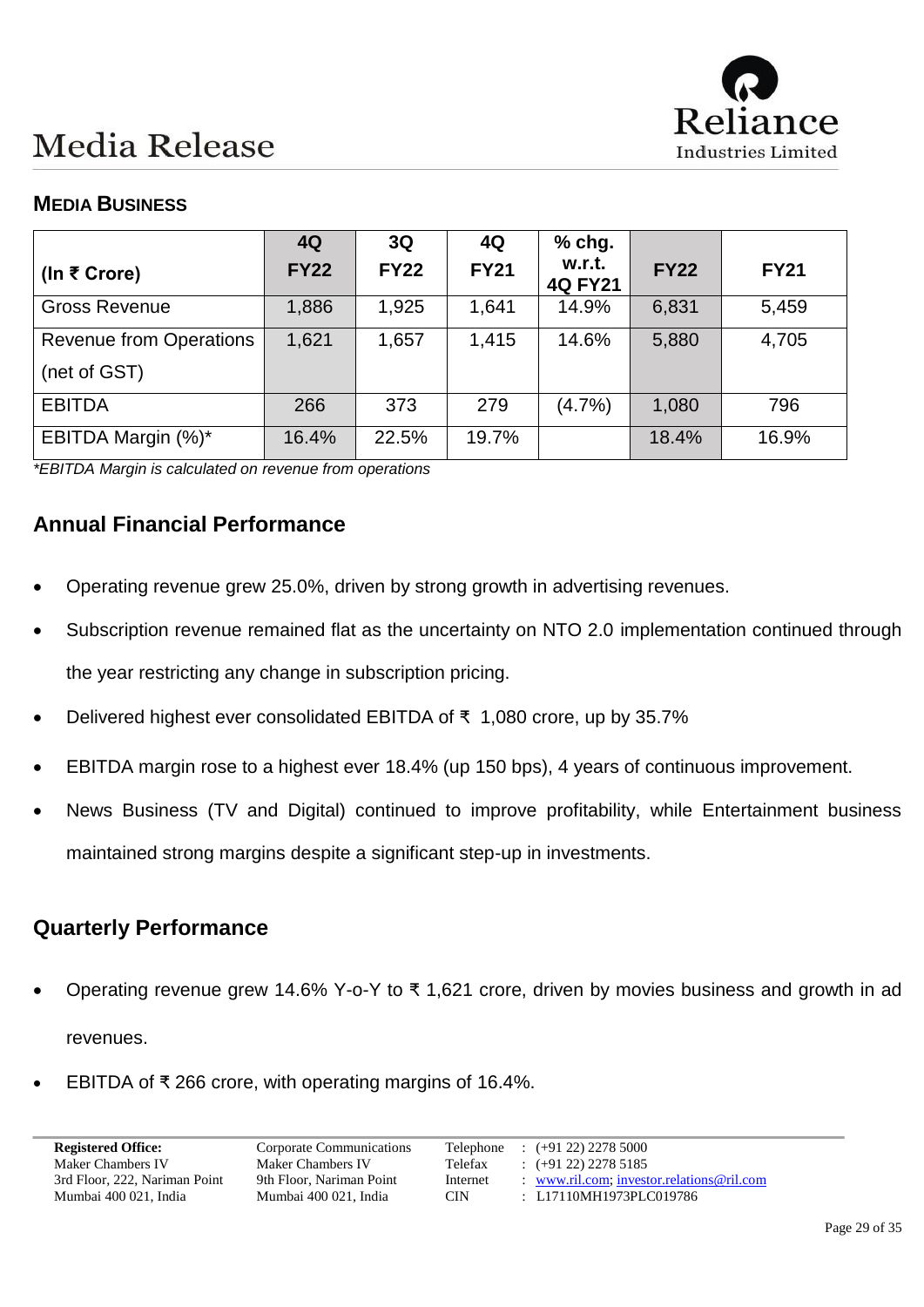

### **Business Updates**

- Viacom18 announced a partnership with Reliance and Bodhi Tree Systems (a platform of James Murdoch's Lupa Systems and Uday Shankar) on April 27, 2022 to accelerate its growth journey to become one of the largest TV and digital streaming companies in India.
- TV entertainment network exited the year with 11.0% viewership share in the non-news genre. Colors was the #2 prime-time Hindi channel during the year, and Kids and English portfolio were leaders in their genres. Entertainment business delivered its highest ever operating profit and strong EBITDA margins in FY 22.
- Despite news channel ratings unavailable for 11 months, TV News portfolio delivered strong performance with ad revenue growth and continued cost controls driving significant improvement in profitability. The business also delivered its highest annual operating profit and margins.
- Network18 was among the top 3 digital news/information publishers in India, reaching more than 40% of India's internet audience. Ad revenues of Digital News business saw a significant uptick during the year, helped by increasing reach of the network and tailwinds favouring digital adoption. From just break-even last year, the business delivered a sharp improvement in profitability.
- Subscription based digital platforms, Voot Select and Moneycontrol Pro, continued to gain traction and grew their subscriber base.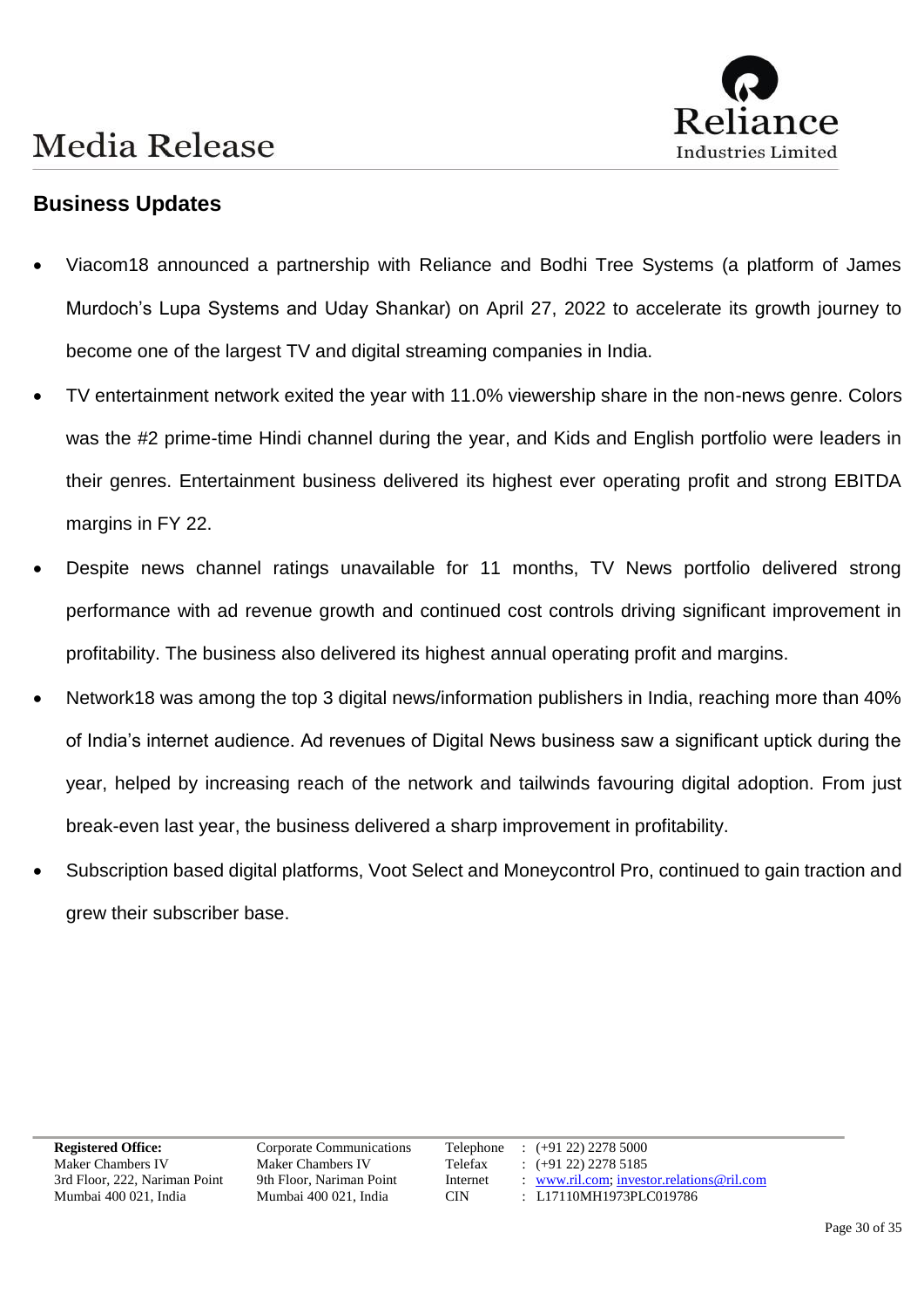

### **CONSOLIDATED FINANCIAL HIGHLIGHTS**

|  |  | (₹ in crore) |
|--|--|--------------|
|--|--|--------------|

| Sr.            | <b>Particulars</b>       | 4Q                       | 3Q          | 4Q          | $%$ chg.       | <b>FY22</b> | <b>FY21</b> |
|----------------|--------------------------|--------------------------|-------------|-------------|----------------|-------------|-------------|
| No.            |                          | <b>FY22</b>              | <b>FY22</b> | <b>FY21</b> | w.r.t.         |             |             |
|                |                          |                          |             |             | <b>4Q FY21</b> |             |             |
| $\mathbf{1}$   | <b>Gross Revenue</b>     | 232,539                  | 209,823     | 172,095     | 35.1%          | 792,756     | 539,238     |
| $\overline{2}$ | <b>EBITDA</b>            | 33,968                   | 33,886      | 26,602      | 27.7%          | 125,687     | 97,580      |
| 3              | Depreciation,            | 8,001                    | 7,683       | 6,973       | 14.7%          | 29,797      | 26,572      |
|                | Depletion and            |                          |             |             |                |             |             |
|                | Amortization             |                          |             |             |                |             |             |
|                | Expense                  |                          |             |             |                |             |             |
| 4              | <b>Finance Costs</b>     | 3,556                    | 3,812       | 4,044       | $(12.1\%)$     | 14,584      | 21,189      |
| 5              | <b>Profit Before Tax</b> | 22,411                   | 22,391      | 15,585      | 43.8%          | 81,306      | 49,819      |
|                | (before exceptional      |                          |             |             |                |             |             |
|                | item)                    |                          |             |             |                |             |             |
| 6              | <b>Exceptional Item</b>  | $\overline{\phantom{a}}$ | 2,836       | 797         | $\blacksquare$ | 2,836       | 5,642       |
| $\overline{7}$ | <b>Profit Before Tax</b> | 22,411                   | 25,227      | 16,382      | 36.8%          | 84,142      | 55,461      |
|                | (after exceptional       |                          |             |             |                |             |             |
|                | item)                    |                          |             |             |                |             |             |
| 8              | <b>Tax Expenses</b>      |                          |             |             |                |             |             |
| 8(a)           | <b>Current Tax</b>       | (4, 459)                 | 2,763       | 609         |                | 3,161       | 2,205       |
| 8(b)           | Deferred Tax             | 8,849                    | 1,925       | 778         |                | 13,136      | (483)       |
|                | <b>Total Tax</b>         | 4,390                    | 4,688       | 1,387       |                | 16,297      | 1,722       |
|                | <b>Expenses</b>          |                          |             |             |                |             |             |
| 9              | <b>Profit for the</b>    | 18,021                   | 17,703      | 14,198      | 26.9%          | 65,009      | 48,097      |
|                | <b>Period</b>            |                          |             |             |                |             |             |
|                | (before exceptional      |                          |             |             |                |             |             |
|                | item)                    |                          |             |             |                |             |             |
| 10             | Profit for the           | 18,021                   | 20,539      | 14,995      | 20.2%          | 67,845      | 53,739      |
|                | <b>Period</b>            |                          |             |             |                |             |             |
|                | (after exceptional       |                          |             |             |                |             |             |
|                | item)                    |                          |             |             |                |             |             |

**Registered Office:** Corporate Communications<br>
Maker Chambers IV<br>
Maker Chambers IV<br>
Telefax : (+91 22) 2278 5185 Maker Chambers IV<br>
Maker Chambers IV<br>
Telefax : (+91 22) 2278 5185<br>
3rd Floor, 222, Nariman Point 9th Floor, Nariman Point Internet : www.ril.com; invest 3rd Floor, 222, Nariman Point 9th Floor, Nariman Point Internet : [www.ril.com;](http://www.ril.com/) [investor.relations@ril.com](mailto:investor.relations@ril.com)<br>Mumbai 400 021, India 100 021, India CIN : L17110MH1973PLC019786

: L17110MH1973PLC019786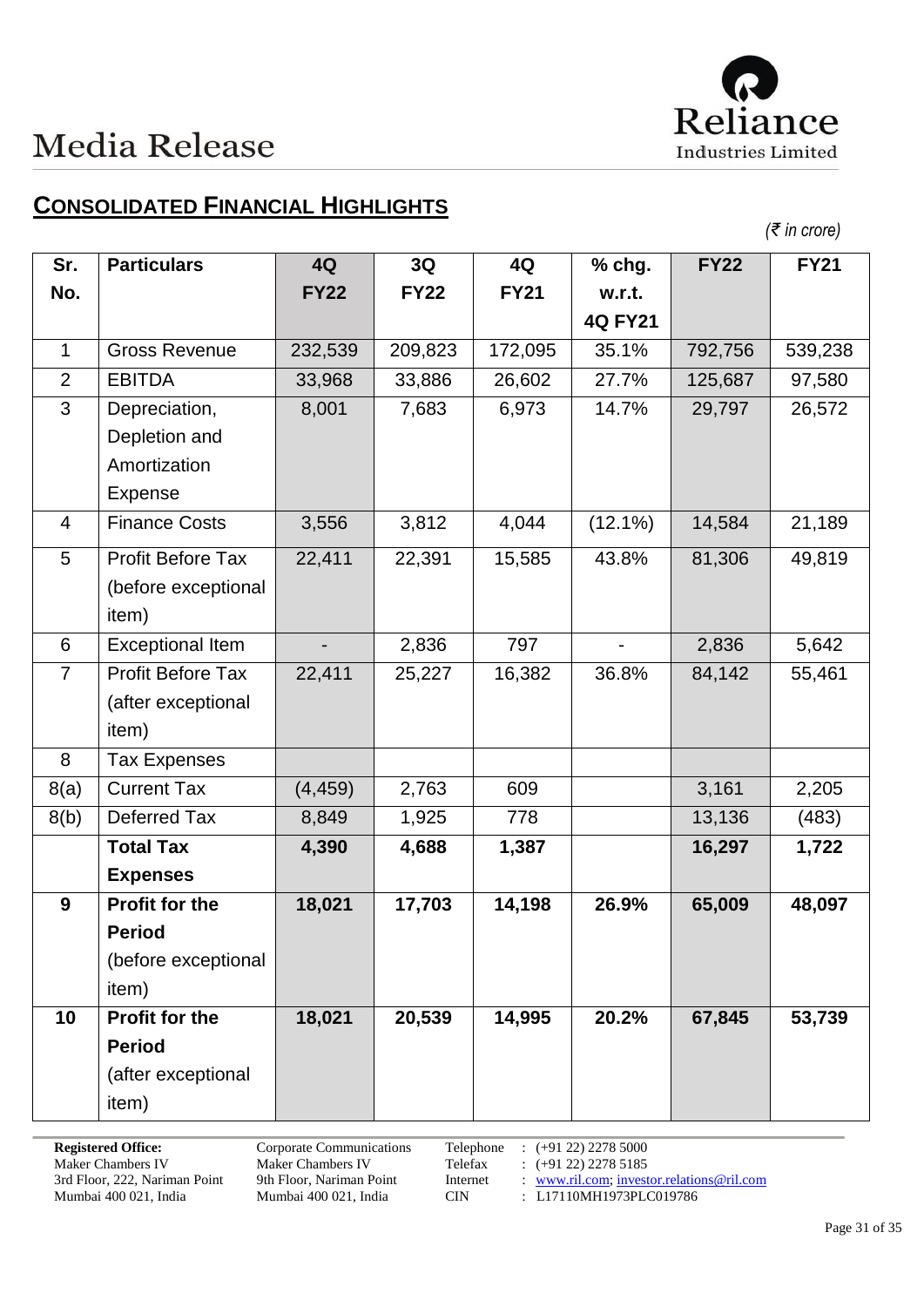

#### **Annual Performance**

- For the year ended 31<sup>st</sup> March 2022, RIL achieved gross revenue of ₹ 792,756 crore (\$ 104.6 billion), as compared to ₹ 539,238 crore in the previous year. The increase of 47.0% in gross revenue was primarily on account of the following:
	- o Revenue of O2C was driven by increase in crude oil prices and higher price realisation of downstream products with higher volumes of refining products.
	- o Retail Segment revenues increased considerably driven by broad based growth across all consumption baskets.
	- o Revenue of Oil & Gas segment increased primarily due to higher production from KGD6 coupled with higher Gas price realization in KG D6 & CBM.
	- o Digital Services revenues was primarily driven by higher ARPU and ramp up of wireline services
- EBITDA increased by 28.8% to ₹ 125,687 crore (\$ 16.6 billion) from ₹ 97,580 crore in the previous year. EBITDA growth was driven by robust operating performance across businesses.
- Exports (including deemed exports) from RIL's India operations increased by 75.7% to ₹ 254,970 crore (\$ 33.6 billion) as against ₹ 145,143 crore in the previous year mainly due to both higher price realizations and higher volumes.
- Finance cost decreased by 31.2% to ₹ 14,584 crore (\$ 1.9 billion) as against ₹ 21,189 crore in the previous year. Lower finance costs reflect large paydown of debt and other liabilities.
- Depreciation increased by 12.1% to ₹ 29,797 crore (\$ 3.9 billion) as against ₹ 26,572 crore in the corresponding quarter of the previous year. The increase in depreciation is primarily due to higher capitalization of assets in Digital Services business and higher production in Oil & Gas business.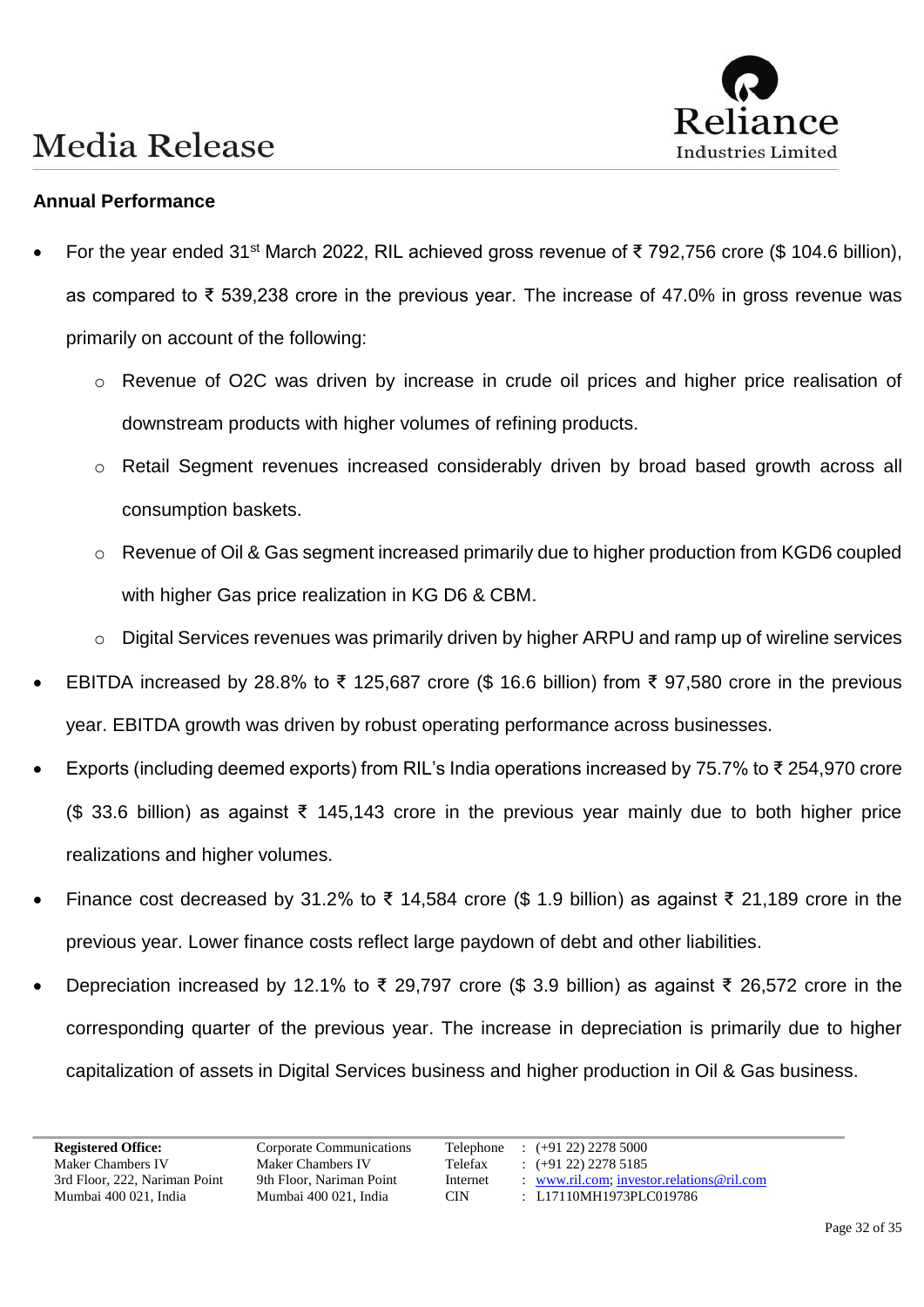

- The Current tax for the current year was ₹ 3,161 crore (\$ 417 million) as against ₹ 2,205 crore in previous year. During FY21, tax was lower on account of restructuring of shale gas. Deferred Tax was increased to ₹ 13,136 crore (\$ 1.7 billion) in FY22. Utilization of tax credits and incentives led to higher deferred tax.
- Profit after tax increased by 26.2% at ₹ 67,845 crore (\$ 9.0 billion) as against ₹ 53,739 crore in the previous year.
- During the year, high cost spectrum liabilities of ₹ 30,791 crore have been refinanced with cost effective market borrowings.
- RIL successfully priced fixed rate senior unsecured notes for an aggregate amount of US\$ 4 billion largest ever foreign currency bond issuance from India, across three tranches. The proceeds from the issuance of the Notes have been utilised primarily for refinancing of existing borrowings, in accordance with applicable law.
- Outstanding debt as on March 31, 2022 was ₹ 266,305 crore (\$ 35.1 billion). Cash and cash equivalents as on March 31, 2022 were at ₹ 231,490 crore (\$ 30.5 billion).
- The capital expenditure (including exchange rate difference) for the year ended March 31, 2022 was ₹ 99,472 crore (\$ 13.1 billion) and for year ended March 31, 2021 was ₹ 79,667 crore. Additionally, ₹ 45,880 crore (\$ 6.1 billion) were incurred towards acquisition of Spectrum by RJIL.
- RIL retained its domestic credit ratings of "CRISIL AAA/Stable" from CRISIL and "IND AAA/Stable" from India Ratings and an investment grade rating for its international debt from Moody's as "Baa2" and "BBB+" from S&P.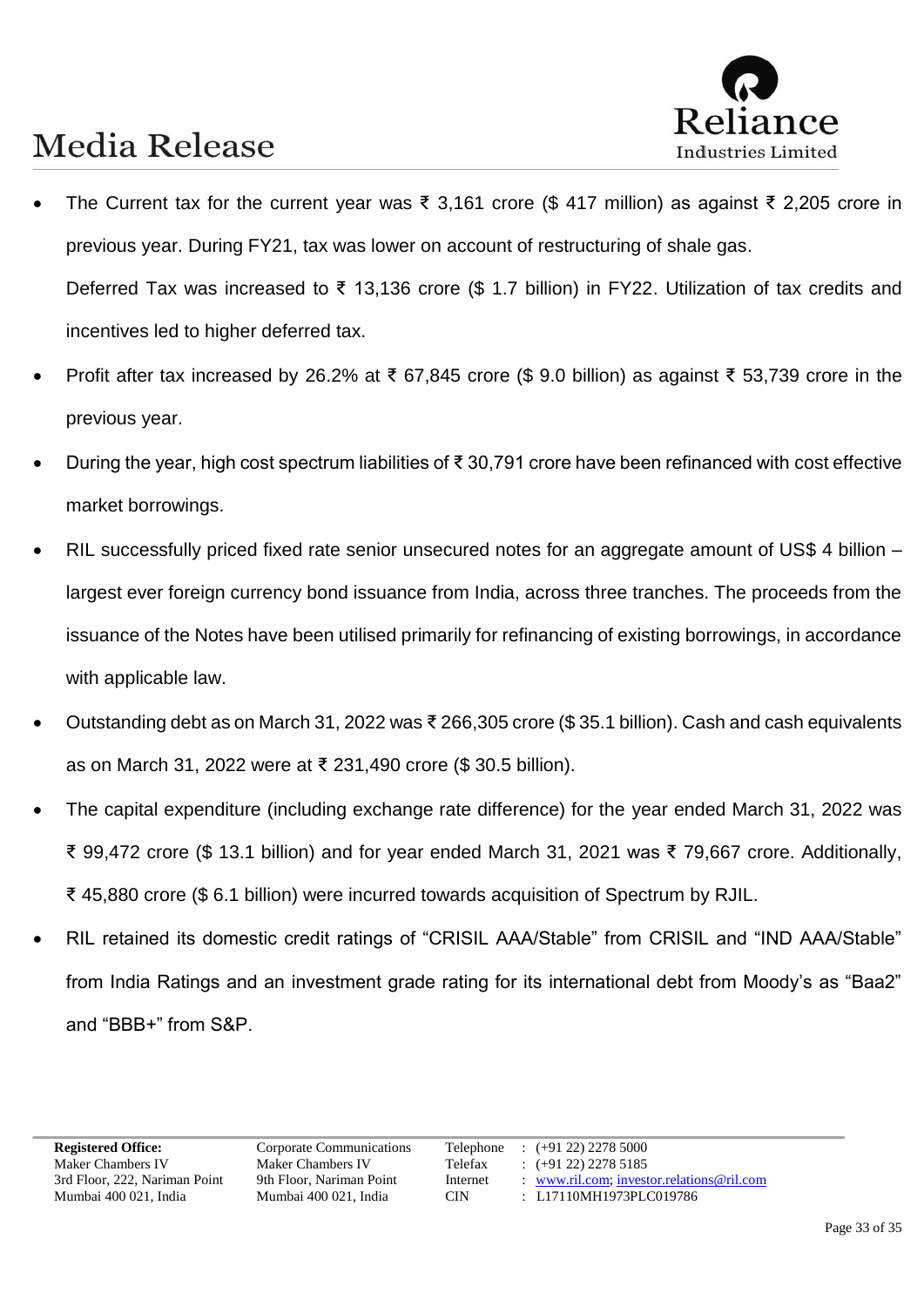# Industries Limited

# **Media Release**

#### **Quarterly Performance**

- For the quarter ended 31<sup>st</sup> March 2022, RIL achieved gross revenue of ₹ 232,539 crore (\$ 30.7 billion), as compared to ₹ 172,095 crore in the corresponding quarter of the previous year. The increase of 35.1% in gross revenue was primarily on account of the following:
	- o Revenue of O2C was driven by improved price realization on the back of steep rise in crude oil prices and higher volumes.
	- o Retail Segment revenues increased by robust performance with broad-based double-digit growth across all consumption baskets.
	- o Revenue of Oil & Gas segment increased primarily due to higher Gas price realization in KG D6 & CBM.
	- o Digital Services revenues was primarily driven by higher ARPU and ramp up of wireline services.
- EBITDA increased by 27.7% to ₹ 33,968 crore (\$ 4.5 billion) from ₹ 26,602 crore in the corresponding quarter of the previous year. EBITDA growth was driven by strong operating performance across businesses.
- Exports (including deemed exports) from RIL's India operations increased by 70.6% to ₹ 79,188 crore (\$ 10.4 billion) as against ₹ 46,406 crore in the corresponding quarter of the previous year mainly due to higher price realizations.
- Finance cost decreased by 12.1% to ₹ 3,556 crore (\$ 469 million) as against ₹ 4,044 crore in the corresponding quarter of the previous year. Lower finance costs reflect large paydown of debt and other liabilities.